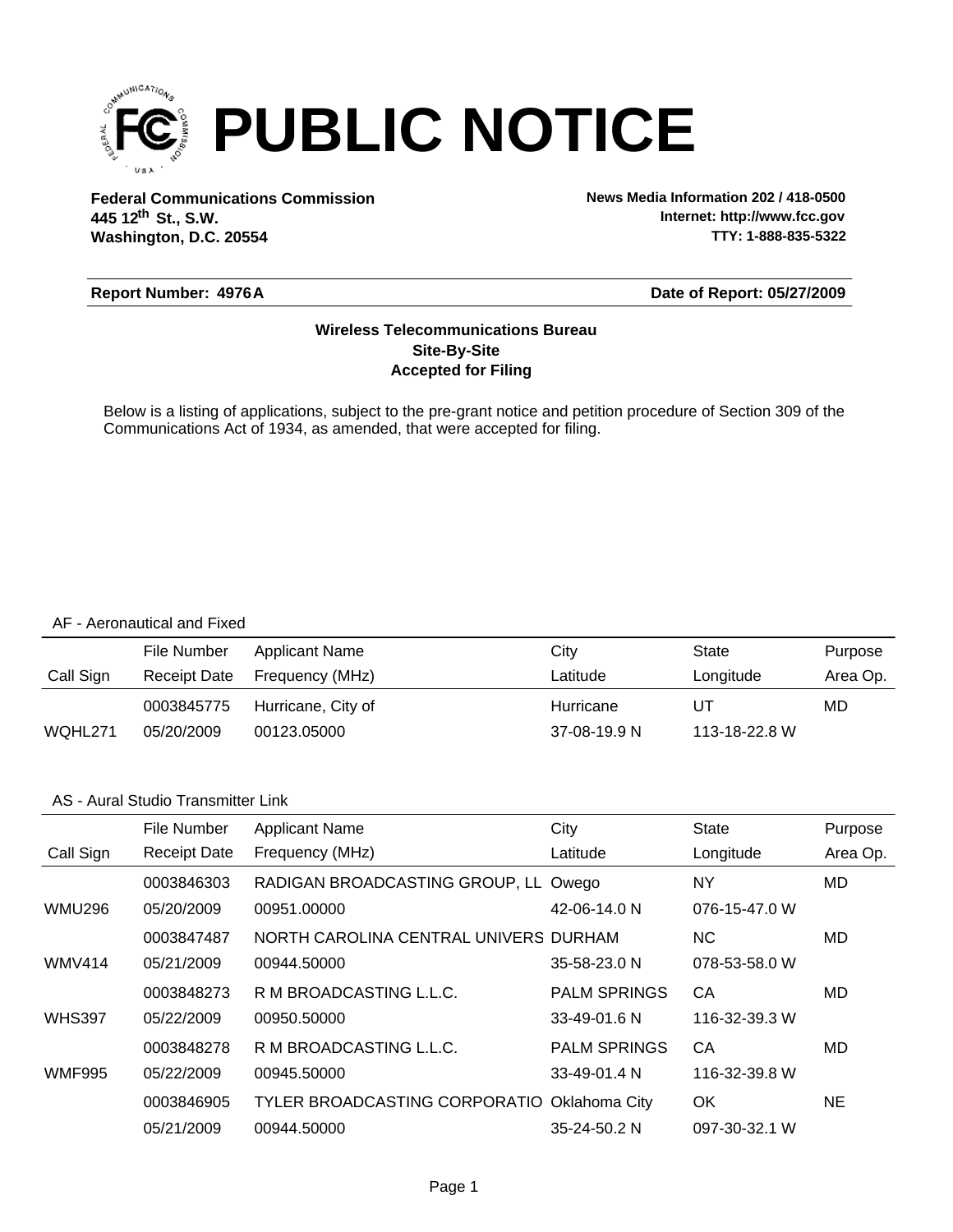### AS - Aural Studio Transmitter Link

|           | File Number  | Applicant Name                                 | City         | State         | Purpose  |
|-----------|--------------|------------------------------------------------|--------------|---------------|----------|
| Call Sign | Receipt Date | Frequency (MHz)                                | Latitude     | Longitude     | Area Op. |
|           | 0003847004   | <b>COSTA-EAGLE RADIO VENTURES LIMI Methuen</b> |              | МA            | NE.      |
|           | 05/21/2009   | 00950.50000                                    | 42-45-01.6 N | 071-07-40.7 W |          |

|                | File Number         | <b>Applicant Name</b>                | City                 | <b>State</b>  | Purpose  |
|----------------|---------------------|--------------------------------------|----------------------|---------------|----------|
| Call Sign      | <b>Receipt Date</b> | Frequency (MHz)                      | Latitude             | Longitude     | Area Op. |
|                | 0003648350          | Centennial Puerto Rico License Corp. | <b>BAYAMON</b>       | <b>PR</b>     | AM       |
| WPSF925        | 05/20/2009          | 10622.50000                          | 18-20-30.9 N         | 066-12-40.7 W |          |
|                | 0003648350          | Centennial Puerto Rico License Corp. | <b>BAYAMON</b>       | <b>PR</b>     | AM       |
| WPSF925        | 05/20/2009          | 10755.00000                          | 18-20-30.9 N         | 066-12-40.7 W |          |
|                | 0003648350          | Centennial Puerto Rico License Corp. | <b>BAYAMON</b>       | <b>PR</b>     | AM       |
| WPSF925        | 05/20/2009          | 10875.00000                          | 18-20-30.9 N         | 066-12-40.7 W |          |
|                | 0003648350          | Centennial Puerto Rico License Corp. | <b>BAYAMON</b>       | <b>PR</b>     | AM       |
| WPSF925        | 05/20/2009          | 11115.00000                          | 18-20-30.9 N         | 066-12-40.7 W |          |
|                | 0003648350          | Centennial Puerto Rico License Corp. | <b>BAYAMON</b>       | <b>PR</b>     | AM       |
| WPSF925        | 05/20/2009          | 11132.50000                          | 18-20-30.9 N         | 066-12-40.7 W |          |
|                | 0003648350          | Centennial Puerto Rico License Corp. | <b>BAYAMON</b>       | <b>PR</b>     | AM       |
| WPSF925        | 05/20/2009          | 11177.50000                          | 18-20-30.9 N         | 066-12-40.7 W |          |
|                | 0003648350          | Centennial Puerto Rico License Corp. | <b>BAYAMON</b>       | <b>PR</b>     | AM       |
| WPSF925        | 05/20/2009          | 19315.00000                          | 18-20-30.9 N         | 066-12-40.7 W |          |
|                | 0003648350          | Centennial Puerto Rico License Corp. | <b>BAYAMON</b>       | <b>PR</b>     | AM       |
| WPSF925        | 05/20/2009          | 19550.00000                          | 18-20-30.9 N         | 066-12-40.7 W |          |
|                | 0003793702          | AT&T CORP.                           | <b>NATIONAL PARK</b> | <b>NJ</b>     | AM       |
|                | 05/21/2009          | 11385.00000                          | 39-51-45.1 N         | 075-10-48.5 W |          |
|                | 0003806056          | <b>T-MOBILE LICENSE LLC</b>          | Coyote               | CA            | AM       |
|                | 05/21/2009          | 19370.00000                          | 37-07-07.8 N         | 121-50-00.8 W |          |
|                | 0003807027          | Centennial Puerto Rico License Corp. | Toa Alta             | <b>PR</b>     | AM       |
|                | 05/20/2009          | 17755.00000                          | 18-22-04.0 N         | 066-13-32.0 W |          |
|                | 0003807027          | Centennial Puerto Rico License Corp. | Toa Alta             | <b>PR</b>     | AM       |
|                | 05/20/2009          | 18070.00000                          | 18-22-04.0 N         | 066-13-32.0 W |          |
|                | 0003816895          | Centennial Puerto Rico License Corp. | <b>CAYEY</b>         | <b>PR</b>     | AM       |
| WPRU599        | 05/20/2009          | 06004.50000                          | 18-06-40.0 N         | 066-03-04.0 W |          |
|                | 0003816895          | Centennial Puerto Rico License Corp. | <b>CAYEY</b>         | <b>PR</b>     | AM       |
| <b>WPRU599</b> | 05/20/2009          | 06785.00000                          | 18-06-40.0 N         | 066-03-04.0 W |          |
|                | 0003816895          | Centennial Puerto Rico License Corp. | <b>CAYEY</b>         | <b>PR</b>     | AM       |
| WPRU599        | 05/20/2009          | 10562.50000                          | 18-06-40.0 N         | 066-03-04.0 W |          |
|                | 0003816895          | Centennial Puerto Rico License Corp. | <b>CAYEY</b>         | <b>PR</b>     | AM       |
| WPRU599        | 05/20/2009          | 10563.12500                          | 18-06-40.0 N         | 066-03-04.0 W |          |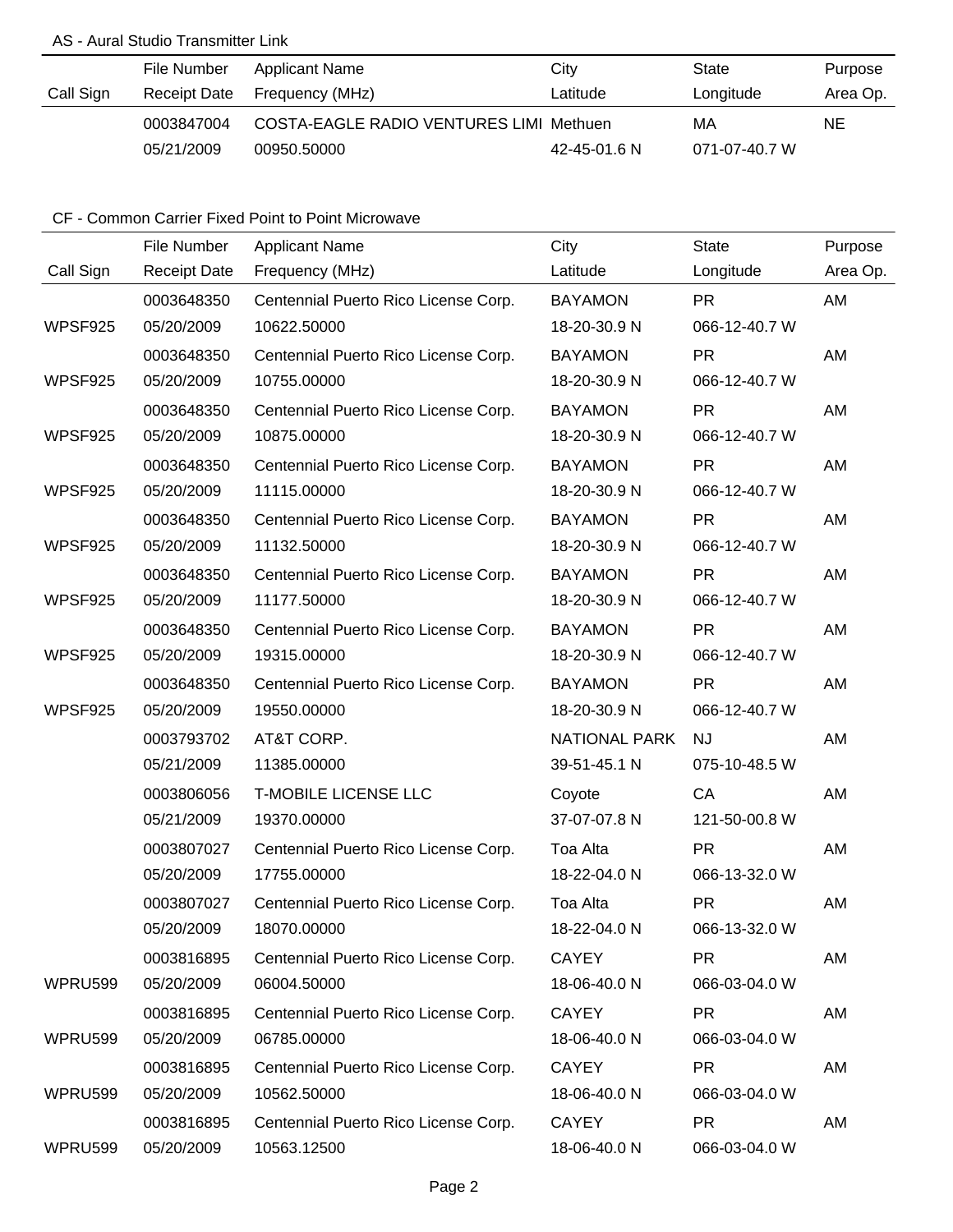|                | File Number         | <b>Applicant Name</b>                    | City               | <b>State</b>  | Purpose  |
|----------------|---------------------|------------------------------------------|--------------------|---------------|----------|
| Call Sign      | <b>Receipt Date</b> | Frequency (MHz)                          | Latitude           | Longitude     | Area Op. |
|                | 0003816895          | Centennial Puerto Rico License Corp.     | <b>CAYEY</b>       | <b>PR</b>     | AM       |
| <b>WPRU599</b> | 05/20/2009          | 11215.00000                              | 18-06-40.0 N       | 066-03-04.0 W |          |
|                | 0003828688          | AT&T CORP.                               | <b>WESTVILLE</b>   | <b>NJ</b>     | AM       |
|                | 05/21/2009          | 11245.00000                              | 39-51-29.9 N       | 075-07-50.0 W |          |
|                | 0003828689          | AT&T CORP.                               | <b>MAPLE SHADE</b> | <b>NJ</b>     | AM       |
|                | 05/21/2009          | 11365.00000                              | 39-57-57.8 N       | 075-00-07.7 W |          |
|                | 0003828690          | AT&T CORP.                               | <b>WOODBURY</b>    | <b>NJ</b>     | AM       |
|                | 05/21/2009          | 11255.00000                              | 39-49-50.8 N       | 075-06-20.9 W |          |
|                | 0003828691          | AT&T CORP.                               | PHILADELPHIA       | <b>PA</b>     | AM       |
|                | 05/21/2009          | 17790.00000                              | 39-59-40.4 N       | 075-04-36.5 W |          |
|                | 0003832366          | WWC Holding Co., Inc.                    | La Verkin          | UT            | AM       |
| <b>WMS441</b>  | 05/20/2009          | 02165.20000                              | 37-17-21.9 N       | 113-16-32.8 W |          |
|                | 0003832366          | WWC Holding Co., Inc.                    | La Verkin          | UT            | AM       |
| <b>WMS441</b>  | 05/20/2009          | 06197.24000                              | 37-17-21.9 N       | 113-16-32.8 W |          |
|                | 0003832366          | WWC Holding Co., Inc.                    | La Verkin          | <b>UT</b>     | AM       |
| <b>WMS441</b>  | 05/20/2009          | 06256.54000                              | 37-17-21.9 N       | 113-16-32.8 W |          |
|                | 0003832366          | WWC Holding Co., Inc.                    | La Verkin          | UT            | AM       |
| <b>WMS441</b>  | 05/20/2009          | 06286.19000                              | 37-17-21.9 N       | 113-16-32.8 W |          |
|                | 0003832366          | WWC Holding Co., Inc.                    | La Verkin          | UT            | AM       |
| <b>WMS441</b>  | 05/20/2009          | 06404.79000                              | 37-17-21.9 N       | 113-16-32.8 W |          |
|                | 0003832366          | WWC Holding Co., Inc.                    | La Verkin          | UT            | AM       |
| <b>WMS441</b>  | 05/20/2009          | 06595.63000                              | 37-17-21.9 N       | 113-16-32.8 W |          |
|                | 0003832366          | WWC Holding Co., Inc.                    | La Verkin          | UT            | AM       |
| <b>WMS441</b>  | 05/20/2009          | 06775.00000                              | 37-17-21.9 N       | 113-16-32.8 W |          |
|                | 0003844267          | NEW CINGULAR WIRELESS PCS, LLC FAIRFIELD |                    | CA            | AM       |
| <b>WLU612</b>  | 05/20/2009          | 06645.00000                              | 38-17-56.3 N       | 121-59-56.9 W |          |
|                | 0003844267          | NEW CINGULAR WIRELESS PCS, LLC FAIRFIELD |                    | CA            | AM       |
| <b>WLU612</b>  | 05/20/2009          | 06665.00000                              | 38-17-56.3 N       | 121-59-56.9 W |          |
|                | 0003844267          | NEW CINGULAR WIRELESS PCS, LLC FAIRFIELD |                    | CA            | AM       |
| WLU612         | 05/20/2009          | 10562.50000                              | 38-17-56.3 N       | 121-59-56.9 W |          |
|                | 0003844267          | NEW CINGULAR WIRELESS PCS, LLC FAIRFIELD |                    | CA            | AM       |
| WLU612         | 05/20/2009          | 10578.12500                              | 38-17-56.3 N       | 121-59-56.9 W |          |
|                | 0003844267          | NEW CINGULAR WIRELESS PCS, LLC FAIRFIELD |                    | CA            | AM       |
| WLU612         | 05/20/2009          | 10592.50000                              | 38-17-56.3 N       | 121-59-56.9 W |          |
|                | 0003844267          | NEW CINGULAR WIRELESS PCS, LLC FAIRFIELD |                    | CA            | AM       |
| <b>WLU612</b>  | 05/20/2009          | 17920.00000                              | 38-17-56.3 N       | 121-59-56.9 W |          |
|                | 0003844331          | NEW CINGULAR WIRELESS PCS, LLC DIXON     |                    | CA            | AM       |
| <b>WLW594</b>  | 05/20/2009          | 10643.12500                              | 38-25-32.6 N       | 121-50-32.1 W |          |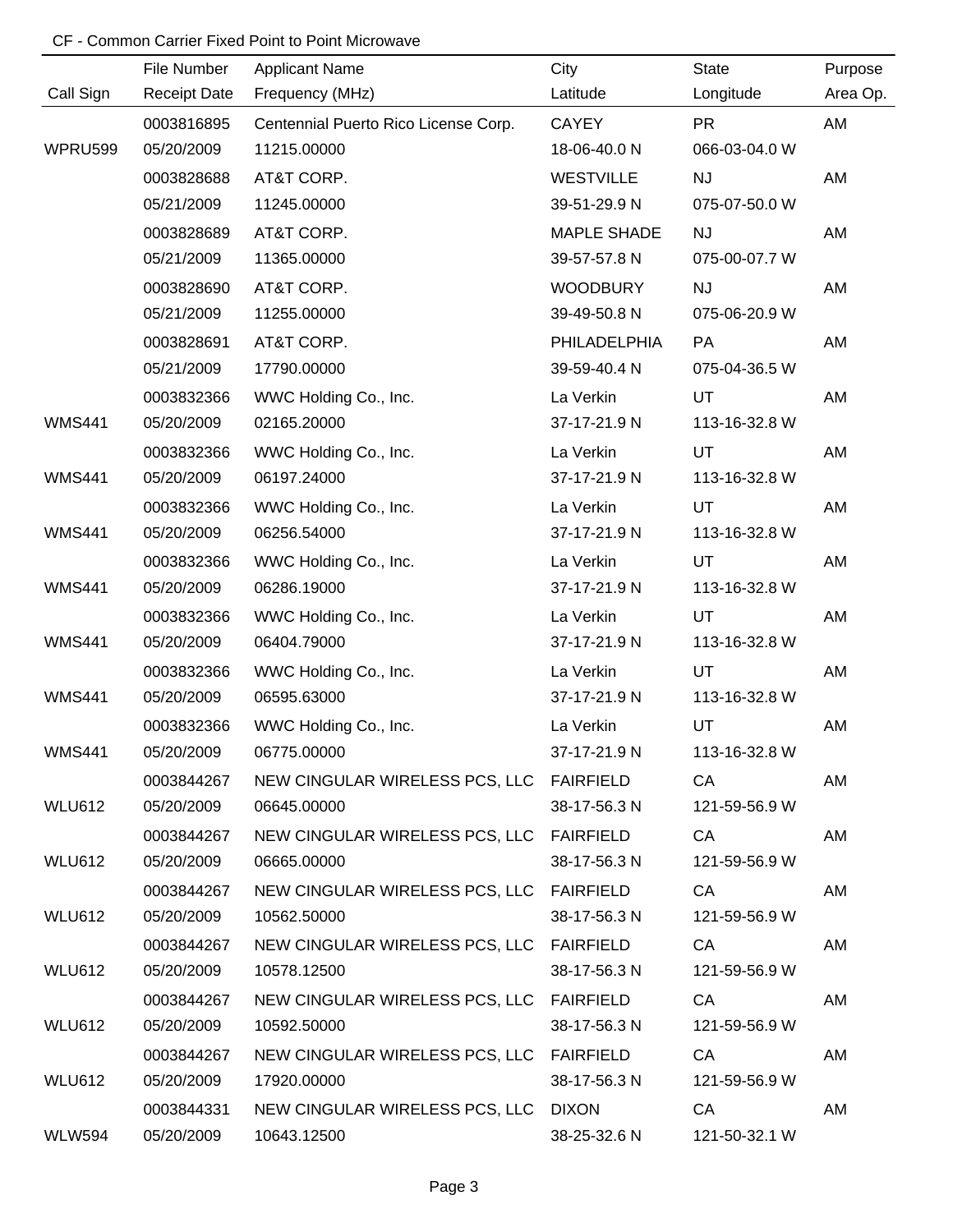|                | File Number         | <b>Applicant Name</b>                | City            | State         | Purpose   |
|----------------|---------------------|--------------------------------------|-----------------|---------------|-----------|
| Call Sign      | <b>Receipt Date</b> | Frequency (MHz)                      | Latitude        | Longitude     | Area Op.  |
|                | 0003844331          | NEW CINGULAR WIRELESS PCS, LLC       | <b>DIXON</b>    | CA            | AM        |
| <b>WLW594</b>  | 05/20/2009          | 10657.50000                          | 38-25-32.6 N    | 121-50-32.1 W |           |
|                | 0003845134          | San Antonio MTA, L.P.                | Schertz         | <b>TX</b>     | MD        |
| WPXG631        | 05/19/2009          | 06004.50000                          | 29-36-04.5 N    | 098-17-02.3 W |           |
|                | 0003845134          | San Antonio MTA, L.P.                | Schertz         | <b>TX</b>     | MD        |
| WPXG631        | 05/19/2009          | 06034.15000                          | 29-36-04.5 N    | 098-17-02.3 W |           |
|                | 0003845134          | San Antonio MTA, L.P.                | Schertz         | <b>TX</b>     | MD        |
| WPXG631        | 05/19/2009          | 06063.80000                          | 29-36-04.5 N    | 098-17-02.3 W |           |
|                | 0003845134          | San Antonio MTA, L.P.                | Schertz         | <b>TX</b>     | MD        |
| WPXG631        | 05/19/2009          | 06093.45000                          | 29-36-04.5 N    | 098-17-02.3 W |           |
|                | 0003845134          | San Antonio MTA, L.P.                | Schertz         | TX            | MD        |
| WPXG631        | 05/19/2009          | 06123.10000                          | 29-36-04.5 N    | 098-17-02.3 W |           |
|                | 0003845134          | San Antonio MTA, L.P.                | Schertz         | <b>TX</b>     | MD        |
| WPXG631        | 05/19/2009          | 10755.00000                          | 29-36-04.5 N    | 098-17-02.3 W |           |
|                | 0003845134          | San Antonio MTA, L.P.                | Schertz         | TX            | MD        |
| WPXG631        | 05/19/2009          | 10835.00000                          | 29-36-04.5 N    | 098-17-02.3 W |           |
|                | 0003845134          | San Antonio MTA, L.P.                | Schertz         | TX            | MD        |
| WPXG631        | 05/19/2009          | 10915.00000                          | 29-36-04.5 N    | 098-17-02.3 W |           |
|                | 0003845134          | San Antonio MTA, L.P.                | Schertz         | <b>TX</b>     | MD        |
| WPXG631        | 05/19/2009          | 10995.00000                          | 29-36-04.5 N    | 098-17-02.3 W |           |
|                | 0003845745          | Cellco Partnership                   | <b>SIKESTON</b> | <b>MO</b>     | MD        |
| <b>WMM977</b>  | 05/20/2009          | 02121.60000                          | 36-55-17.2 N    | 089-29-57.3 W |           |
|                | 0003845745          | Cellco Partnership                   | <b>SIKESTON</b> | <b>MO</b>     | <b>MD</b> |
| <b>WMM977</b>  | 05/20/2009          | 06805.00000                          | 36-55-17.2 N    | 089-29-57.3 W |           |
|                | 0003846234          | Centennial Puerto Rico License Corp. | Yauco           | <b>PR</b>     | MD        |
| <b>WQAI918</b> | 05/20/2009          | 17930.00000                          | 18-00-59.9 N    | 066-51-22.0 W |           |
|                | 0003846234          | Centennial Puerto Rico License Corp. | Yauco           | <b>PR</b>     | MD        |
| <b>WQAI918</b> | 05/20/2009          | 18030.00000                          | 18-00-59.9 N    | 066-51-22.0 W |           |
|                | 0003846237          | Centennial Puerto Rico License Corp. | Yauco           | <b>PR</b>     | MD        |
| <b>WQAI916</b> | 05/20/2009          | 19490.00000                          | 18-01-50.1 N    | 066-51-25.1 W |           |
|                | 0003846237          | Centennial Puerto Rico License Corp. | Yauco           | <b>PR</b>     | MD        |
| <b>WQAI916</b> | 05/20/2009          | 19590.00000                          | 18-01-50.1 N    | 066-51-25.1 W |           |
|                | 0003846242          | Centennial Puerto Rico License Corp. | Cayey           | <b>PR</b>     | MD        |
| WQAG335        | 05/20/2009          | 17815.00000                          | 18-06-16.8 N    | 066-10-28.6 W |           |
|                | 0003846242          | Centennial Puerto Rico License Corp. | Cayey           | <b>PR</b>     | MD        |
| WQAG335        | 05/20/2009          | 17930.00000                          | 18-06-16.8 N    | 066-10-28.6 W |           |
|                | 0003846242          | Centennial Puerto Rico License Corp. | Cayey           | <b>PR</b>     | MD        |
| WQAG335        | 05/20/2009          | 17995.00000                          | 18-06-16.8 N    | 066-10-28.6 W |           |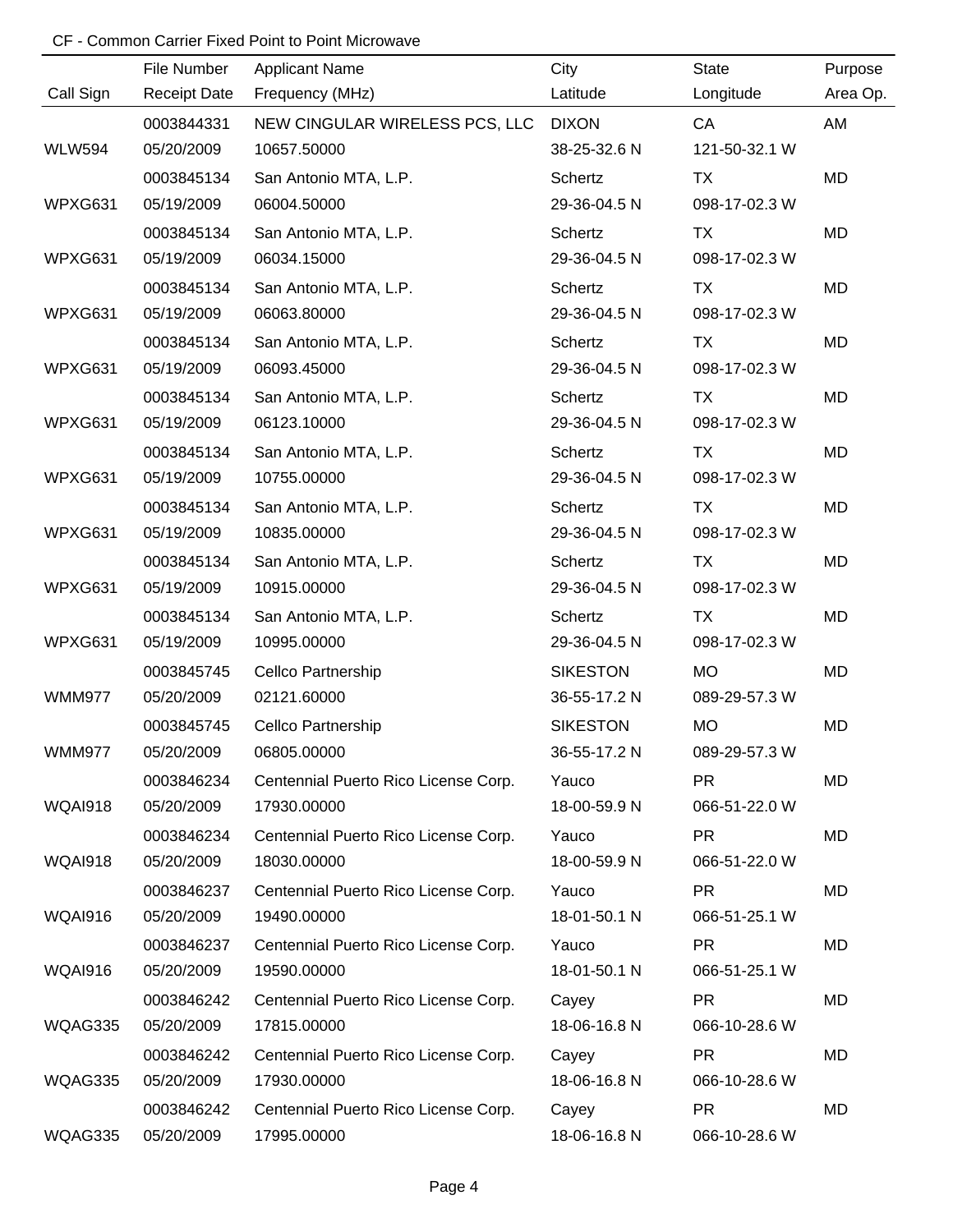|               | File Number         | <b>Applicant Name</b>                | City            | <b>State</b>  | Purpose   |
|---------------|---------------------|--------------------------------------|-----------------|---------------|-----------|
| Call Sign     | <b>Receipt Date</b> | Frequency (MHz)                      | Latitude        | Longitude     | Area Op.  |
|               | 0003846242          | Centennial Puerto Rico License Corp. | Cayey           | <b>PR</b>     | <b>MD</b> |
| WQAG335       | 05/20/2009          | 18090.00000                          | 18-06-16.8 N    | 066-10-28.6 W |           |
|               | 0003846244          | Centennial Puerto Rico License Corp. | Cayey           | <b>PR</b>     | <b>MD</b> |
| WQJM491       | 05/20/2009          | 19375.00000                          | 18-07-04.8 N    | 066-09-45.6 W |           |
|               | 0003846244          | Centennial Puerto Rico License Corp. | Cayey           | <b>PR</b>     | MD        |
| WQJM491       | 05/20/2009          | 19555.00000                          | 18-07-04.8 N    | 066-09-45.6 W |           |
|               | 0003846422          | AMA COMMUNICATIONS L.L.C.            | <b>Stinnett</b> | TX            | MD        |
| WQIW427       | 05/20/2009          | 11325.00000                          | 35-50-45.1 N    | 101-27-13.6 W |           |
|               | 0003846422          | AMA COMMUNICATIONS L.L.C.            | <b>Stinnett</b> | TX            | MD        |
| WQIW427       | 05/20/2009          | 11565.00000                          | 35-50-45.1 N    | 101-27-13.6 W |           |
|               | 0003847205          | Los Angeles SMSA Limited Partnership | <b>CORONA</b>   | CA            | MD        |
| <b>WLM875</b> | 05/21/2009          | 06315.84000                          | 33-50-59.1 N    | 117-39-14.2 W |           |
|               | 0003847205          | Los Angeles SMSA Limited Partnership | <b>CORONA</b>   | CA            | MD        |
| <b>WLM875</b> | 05/21/2009          | 06404.79000                          | 33-50-59.1 N    | 117-39-14.2 W |           |
|               | 0003847205          | Los Angeles SMSA Limited Partnership | <b>CORONA</b>   | CA            | MD        |
| <b>WLM875</b> | 05/21/2009          | 06417.76200                          | 33-50-59.1 N    | 117-39-14.2 W |           |
|               | 0003847205          | Los Angeles SMSA Limited Partnership | <b>CORONA</b>   | CA            | MD        |
| <b>WLM875</b> | 05/21/2009          | 10618.75000                          | 33-50-59.1 N    | 117-39-14.2 W |           |
|               | 0003847205          | Los Angeles SMSA Limited Partnership | <b>CORONA</b>   | CA            | MD        |
| <b>WLM875</b> | 05/21/2009          | 10621.25000                          | 33-50-59.1 N    | 117-39-14.2 W |           |
|               | 0003847205          | Los Angeles SMSA Limited Partnership | <b>CORONA</b>   | CA            | <b>MD</b> |
| <b>WLM875</b> | 05/21/2009          | 10623.75000                          | 33-50-59.1 N    | 117-39-14.2 W |           |
|               | 0003847205          | Los Angeles SMSA Limited Partnership | <b>CORONA</b>   | CA            | MD        |
| <b>WLM875</b> | 05/21/2009          | 10632.50000                          | 33-50-59.1 N    | 117-39-14.2 W |           |
|               | 0003847205          | Los Angeles SMSA Limited Partnership | <b>CORONA</b>   | CA            | MD        |
| <b>WLM875</b> | 05/21/2009          | 10633.75000                          | 33-50-59.1 N    | 117-39-14.2 W |           |
|               | 0003847205          | Los Angeles SMSA Limited Partnership | <b>CORONA</b>   | CA            | MD        |
| <b>WLM875</b> | 05/21/2009          | 10638.75000                          | 33-50-59.1 N    | 117-39-14.2 W |           |
|               | 0003847205          | Los Angeles SMSA Limited Partnership | <b>CORONA</b>   | CA            | MD        |
| <b>WLM875</b> | 05/21/2009          | 10643.12500                          | 33-50-59.1 N    | 117-39-14.2 W |           |
|               | 0003847205          | Los Angeles SMSA Limited Partnership | <b>CORONA</b>   | CA            | MD        |
| <b>WLM875</b> | 05/21/2009          | 10646.25000                          | 33-50-59.1 N    | 117-39-14.2 W |           |
|               | 0003847205          | Los Angeles SMSA Limited Partnership | <b>CORONA</b>   | CA            | MD        |
| <b>WLM875</b> | 05/21/2009          | 10647.50000                          | 33-50-59.1 N    | 117-39-14.2 W |           |
|               | 0003847205          | Los Angeles SMSA Limited Partnership | <b>CORONA</b>   | CA            | MD        |
| <b>WLM875</b> | 05/21/2009          | 10652.50000                          | 33-50-59.1 N    | 117-39-14.2 W |           |
|               | 0003847205          | Los Angeles SMSA Limited Partnership | <b>CORONA</b>   | CA            | MD        |
| <b>WLM875</b> | 05/21/2009          | 10656.25000                          | 33-50-59.1 N    | 117-39-14.2 W |           |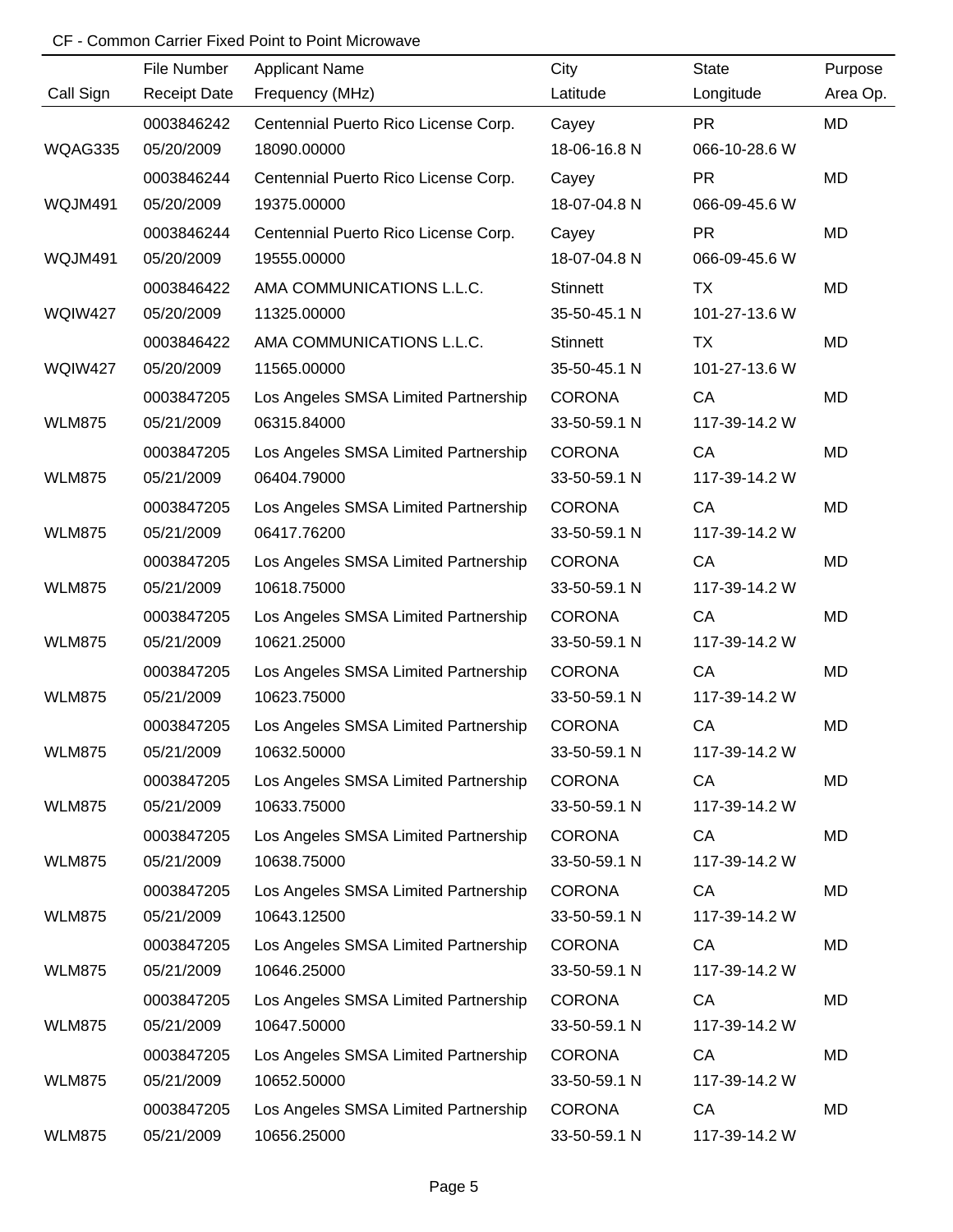|               | File Number         | <b>Applicant Name</b>                    | City          | <b>State</b>  | Purpose   |
|---------------|---------------------|------------------------------------------|---------------|---------------|-----------|
| Call Sign     | <b>Receipt Date</b> | Frequency (MHz)                          | Latitude      | Longitude     | Area Op.  |
|               | 0003847205          | Los Angeles SMSA Limited Partnership     | <b>CORONA</b> | CA            | <b>MD</b> |
| <b>WLM875</b> | 05/21/2009          | 10658.75000                              | 33-50-59.1 N  | 117-39-14.2 W |           |
|               | 0003847205          | Los Angeles SMSA Limited Partnership     | <b>CORONA</b> | CA            | <b>MD</b> |
| <b>WLM875</b> | 05/21/2009          | 10663.12500                              | 33-50-59.1 N  | 117-39-14.2 W |           |
|               | 0003847205          | Los Angeles SMSA Limited Partnership     | <b>CORONA</b> | CA            | MD        |
| <b>WLM875</b> | 05/21/2009          | 11225.00000                              | 33-50-59.1 N  | 117-39-14.2 W |           |
|               | 0003847205          | Los Angeles SMSA Limited Partnership     | <b>CORONA</b> | CA            | MD        |
| <b>WLM875</b> | 05/21/2009          | 11245.00000                              | 33-50-59.1 N  | 117-39-14.2 W |           |
|               | 0003847205          | Los Angeles SMSA Limited Partnership     | <b>CORONA</b> | CA            | MD        |
| <b>WLM875</b> | 05/21/2009          | 11285.00000                              | 33-50-59.1 N  | 117-39-14.2 W |           |
|               | 0003847205          | Los Angeles SMSA Limited Partnership     | <b>CORONA</b> | CA            | MD        |
| <b>WLM875</b> | 05/21/2009          | 11325.00000                              | 33-50-59.1 N  | 117-39-14.2 W |           |
|               | 0003847205          | Los Angeles SMSA Limited Partnership     | <b>CORONA</b> | CA            | MD        |
| <b>WLM875</b> | 05/21/2009          | 11365.00000                              | 33-50-59.1 N  | 117-39-14.2 W |           |
|               | 0003847205          | Los Angeles SMSA Limited Partnership     | <b>CORONA</b> | CA            | MD        |
| <b>WLM875</b> | 05/21/2009          | 11425.00000                              | 33-50-59.1 N  | 117-39-14.2 W |           |
|               | 0003847205          | Los Angeles SMSA Limited Partnership     | <b>CORONA</b> | CA            | MD        |
| <b>WLM875</b> | 05/21/2009          | 11445.00000                              | 33-50-59.1 N  | 117-39-14.2 W |           |
|               | 0003847205          | Los Angeles SMSA Limited Partnership     | <b>CORONA</b> | CA            | MD        |
| <b>WLM875</b> | 05/21/2009          | 11485.00000                              | 33-50-59.1 N  | 117-39-14.2 W |           |
|               | 0003847205          | Los Angeles SMSA Limited Partnership     | <b>CORONA</b> | CA            | MD        |
| <b>WLM875</b> | 05/21/2009          | 11525.00000                              | 33-50-59.1 N  | 117-39-14.2 W |           |
|               | 0003847205          | Los Angeles SMSA Limited Partnership     | <b>CORONA</b> | CA            | MD        |
| <b>WLM875</b> | 05/21/2009          | 11545.00000                              | 33-50-59.1 N  | 117-39-14.2 W |           |
|               | 0003847205          | Los Angeles SMSA Limited Partnership     | <b>CORONA</b> | CA            | MD        |
| <b>WLM875</b> | 05/21/2009          | 11565.00000                              | 33-50-59.1 N  | 117-39-14.2 W |           |
|               | 0003847205          | Los Angeles SMSA Limited Partnership     | <b>CORONA</b> | CA            | MD        |
| <b>WLM875</b> | 05/21/2009          | 11605.00000                              | 33-50-59.1 N  | 117-39-14.2 W |           |
|               | 0003847205          | Los Angeles SMSA Limited Partnership     | <b>CORONA</b> | CA            | MD        |
| <b>WLM875</b> | 05/21/2009          | 11667.50000                              | 33-50-59.1 N  | 117-39-14.2 W |           |
|               | 0003847205          | Los Angeles SMSA Limited Partnership     | <b>CORONA</b> | CA            | MD        |
| <b>WLM875</b> | 05/21/2009          | 19490.00000                              | 33-50-59.1 N  | 117-39-14.2 W |           |
|               | 0003847205          | Los Angeles SMSA Limited Partnership     | <b>CORONA</b> | CA            | MD        |
| <b>WLM875</b> | 05/21/2009          | 19605.00000                              | 33-50-59.1 N  | 117-39-14.2 W |           |
|               | 0003847607          | NEW CINGULAR WIRELESS PCS, LLC LAS VEGAS |               | <b>NV</b>     | MD        |
| <b>WMQ401</b> | 05/21/2009          | 10915.00000                              | 36-15-27.9 N  | 115-04-30.4 W |           |
|               | 0003847607          | NEW CINGULAR WIRELESS PCS, LLC LAS VEGAS |               | <b>NV</b>     | MD        |
| <b>WMQ401</b> | 05/21/2009          | 10995.00000                              | 36-15-27.9 N  | 115-04-30.4 W |           |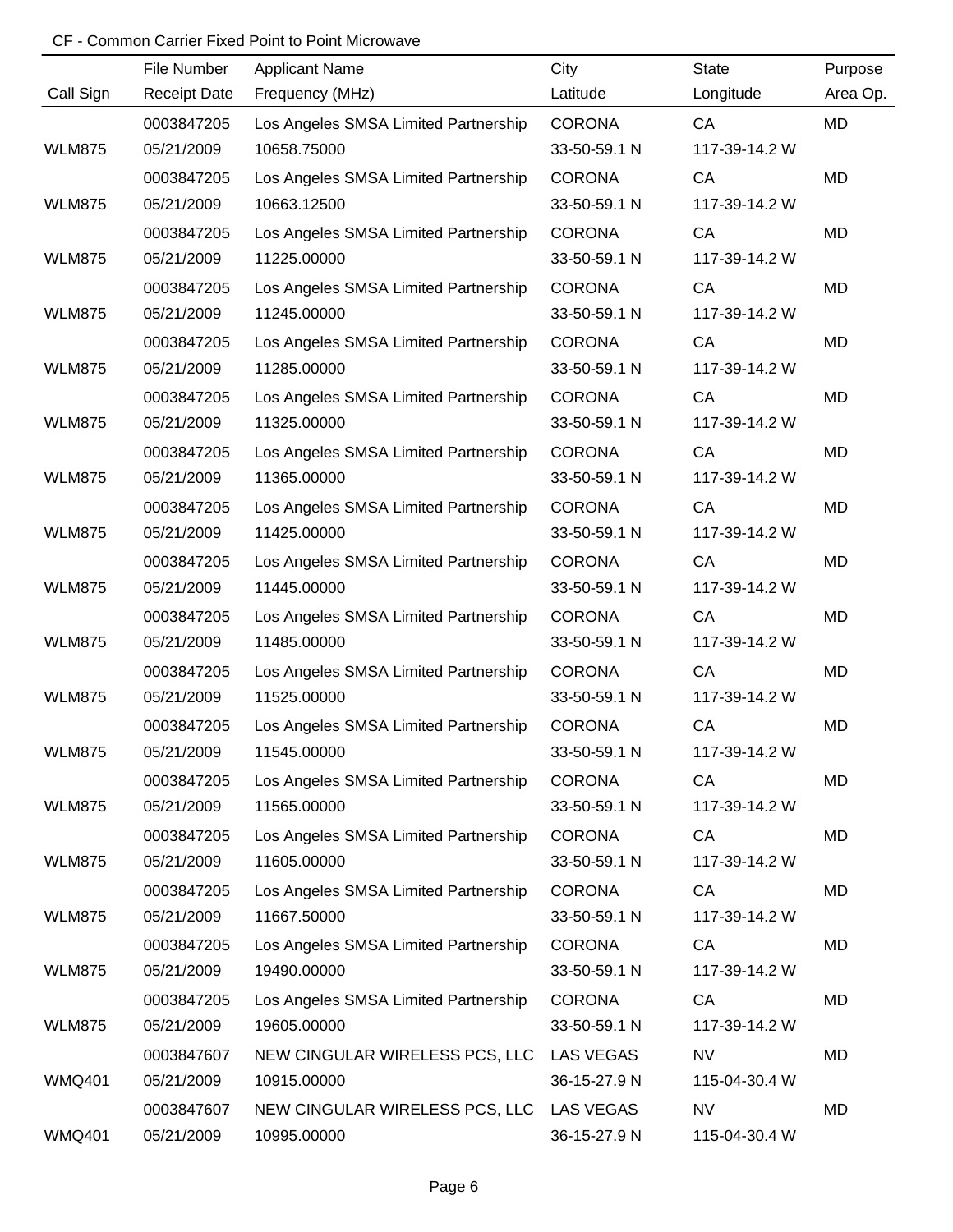|               | File Number         | <b>Applicant Name</b>                             | City              | <b>State</b>  | Purpose   |
|---------------|---------------------|---------------------------------------------------|-------------------|---------------|-----------|
| Call Sign     | <b>Receipt Date</b> | Frequency (MHz)                                   | Latitude          | Longitude     | Area Op.  |
|               | 0003847622          | NEW CINGULAR WIRELESS PCS, LLC LAS VEGAS          |                   | <b>NV</b>     | <b>MD</b> |
| WQFY739       | 05/21/2009          | 06286.19000                                       | 36-19-12.7 N      | 114-55-56.3 W |           |
|               | 0003847622          | NEW CINGULAR WIRELESS PCS, LLC LAS VEGAS          |                   | <b>NV</b>     | MD        |
| WQFY739       | 05/21/2009          | 06745.00000                                       | 36-19-12.7 N      | 114-55-56.3 W |           |
|               | 0003847622          | NEW CINGULAR WIRELESS PCS, LLC LAS VEGAS          |                   | NV            | MD        |
| WQFY739       | 05/21/2009          | 06785.00000                                       | 36-19-12.7 N      | 114-55-56.3 W |           |
|               | 0003847622          | NEW CINGULAR WIRELESS PCS, LLC LAS VEGAS          |                   | <b>NV</b>     | MD        |
| WQFY739       | 05/21/2009          | 11405.00000                                       | 36-19-12.7 N      | 114-55-56.3 W |           |
|               | 0003847622          | NEW CINGULAR WIRELESS PCS, LLC LAS VEGAS          |                   | <b>NV</b>     | MD        |
| WQFY739       | 05/21/2009          | 11485.00000                                       | 36-19-12.7 N      | 114-55-56.3 W |           |
|               | 0003847662          | NEW CINGULAR WIRELESS PCS, LLC Lost Hills         |                   | CA            | MD        |
| <b>WLL503</b> | 05/21/2009          | 06256.54000                                       | 35-35-14.6 N      | 119-47-44.2 W |           |
|               | 0003847662          | NEW CINGULAR WIRELESS PCS, LLC                    | Lost Hills        | CA            | <b>MD</b> |
| <b>WLL503</b> | 05/21/2009          | 06286.19000                                       | 35-35-14.6 N      | 119-47-44.2 W |           |
|               | 0003847662          | NEW CINGULAR WIRELESS PCS, LLC                    | <b>Lost Hills</b> | CA            | <b>MD</b> |
| <b>WLL503</b> | 05/21/2009          | 06345.49000                                       | 35-35-14.6 N      | 119-47-44.2 W |           |
|               | 0003847662          | NEW CINGULAR WIRELESS PCS, LLC                    | <b>Lost Hills</b> | CA            | <b>MD</b> |
| <b>WLL503</b> | 05/21/2009          | 06775.00000                                       | 35-35-14.6 N      | 119-47-44.2 W |           |
|               | 0003847704          | CCPR Services, Inc.                               | <b>AGUADILLA</b>  | <b>PR</b>     | MD        |
| <b>WMJ270</b> | 05/21/2009          | 06197.24000                                       | 18-26-29.3 N      | 067-08-48.3 W |           |
|               | 0003847704          | CCPR Services, Inc.                               | <b>AGUADILLA</b>  | <b>PR</b>     | <b>MD</b> |
| <b>WMJ270</b> | 05/21/2009          | 06226.89000                                       | 18-26-29.3 N      | 067-08-48.3 W |           |
|               | 0003847704          | CCPR Services, Inc.                               | <b>AGUADILLA</b>  | <b>PR</b>     | <b>MD</b> |
| <b>WMJ270</b> | 05/21/2009          | 06256.54000                                       | 18-26-29.3 N      | 067-08-48.3 W |           |
|               | 0003847704          | CCPR Services, Inc.                               | <b>AGUADILLA</b>  | <b>PR</b>     | MD        |
| <b>WMJ270</b> | 05/21/2009          | 06286.19000                                       | 18-26-29.3 N      | 067-08-48.3 W |           |
|               | 0003847704          | CCPR Services, Inc.                               | <b>AGUADILLA</b>  | <b>PR</b>     | MD        |
| <b>WMJ270</b> | 05/21/2009          | 06404.79000                                       | 18-26-29.3 N      | 067-08-48.3 W |           |
|               | 0003847704          | CCPR Services, Inc.                               | <b>AGUADILLA</b>  | <b>PR</b>     | MD        |
| <b>WMJ270</b> | 05/21/2009          | 06805.00000                                       | 18-26-29.3 N      | 067-08-48.3 W |           |
|               | 0003847704          | CCPR Services, Inc.                               | <b>AGUADILLA</b>  | <b>PR</b>     | MD        |
| <b>WMJ270</b> | 05/21/2009          | 10553.12500                                       | 18-26-29.3 N      | 067-08-48.3 W |           |
|               | 0003847704          | CCPR Services, Inc.                               | <b>AGUADILLA</b>  | <b>PR</b>     | MD        |
| <b>WMJ270</b> | 05/21/2009          | 11632.50000                                       | 18-26-29.3 N      | 067-08-48.3 W |           |
|               | 0003847704          | CCPR Services, Inc.                               | <b>AGUADILLA</b>  | <b>PR</b>     | MD        |
| <b>WMJ270</b> | 05/21/2009          | 11682.50000                                       | 18-26-29.3 N      | 067-08-48.3 W |           |
|               | 0003847710          | Southern Illinois RSA Partnership d/b/a AI SPARTA |                   | IL            | MD        |
| <b>WMG868</b> | 05/21/2009          | 06404.79000                                       | 38-05-20.7 N      | 089-40-26.9 W |           |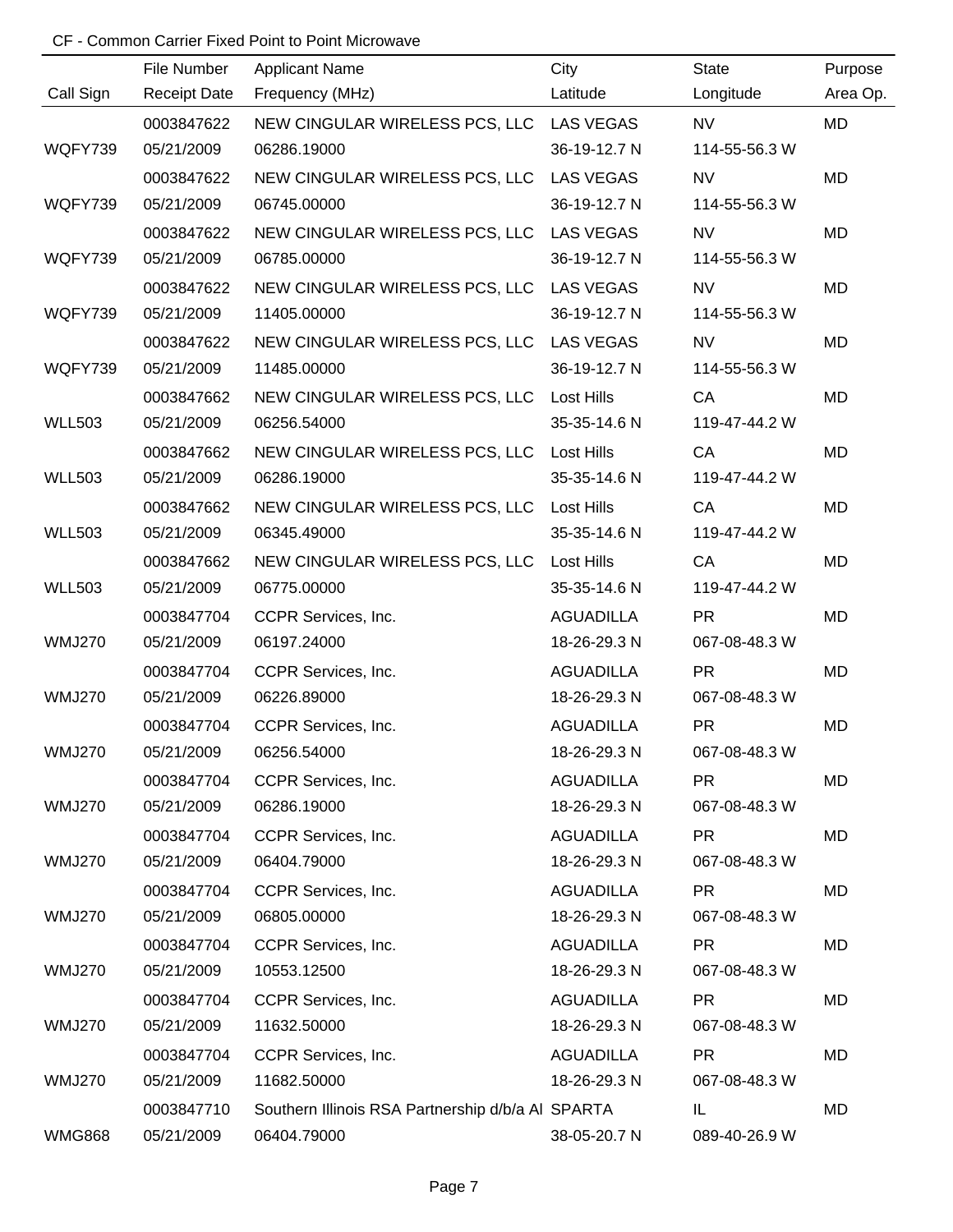|                | File Number         | <b>Applicant Name</b>                             | City          | <b>State</b>  | Purpose   |
|----------------|---------------------|---------------------------------------------------|---------------|---------------|-----------|
| Call Sign      | <b>Receipt Date</b> | Frequency (MHz)                                   | Latitude      | Longitude     | Area Op.  |
|                | 0003847710          | Southern Illinois RSA Partnership d/b/a AI SPARTA |               | IL            | <b>MD</b> |
| <b>WMG868</b>  | 05/21/2009          | 06718.75000                                       | 38-05-20.7 N  | 089-40-26.9 W |           |
|                | 0003848013          | UNITED STATES CELLULAR OPERATIN NEWTON            |               | WI            | <b>MD</b> |
| <b>WPSJ580</b> | 05/22/2009          | 06256.54000                                       | 43-59-19.0 N  | 087-47-07.0 W |           |
|                | 0003848013          | UNITED STATES CELLULAR OPERATIN NEWTON            |               | WI            | MD        |
| <b>WPSJ580</b> | 05/22/2009          | 06286.19000                                       | 43-59-19.0 N  | 087-47-07.0 W |           |
|                | 0003848013          | UNITED STATES CELLULAR OPERATIN NEWTON            |               | WI            | MD        |
| <b>WPSJ580</b> | 05/22/2009          | 06765.00000                                       | 43-59-19.0 N  | 087-47-07.0 W |           |
|                | 0003848142          | airBand Communications, Inc.                      | Dallas        | TX            | MD        |
| <b>WPVY809</b> | 05/22/2009          | 19600.00000                                       | 32-45-01.2 N  | 097-20-04.3 W |           |
|                | 0003848143          | airBand Communications, Inc.                      | Newark        | <b>NJ</b>     | MD        |
| WQKB919        | 05/22/2009          | 11095.00000                                       | 40-44-12.3 N  | 074-10-25.0 W |           |
|                | 0003848143          | airBand Communications, Inc.                      | Newark        | <b>NJ</b>     | MD        |
| WQKB919        | 05/22/2009          | 11175.00000                                       | 40-44-12.3 N  | 074-10-25.0 W |           |
|                | 0003848146          | airBand Communications, Inc.                      | Staten Island | <b>NY</b>     | MD        |
| WQKB935        | 05/22/2009          | 11585.00000                                       | 40-36-49.1 N  | 074-09-27.2 W |           |
|                | 0003848146          | airBand Communications, Inc.                      | Staten Island | <b>NY</b>     | MD        |
| WQKB935        | 05/22/2009          | 11665.00000                                       | 40-36-49.1 N  | 074-09-27.2 W |           |
|                | 0003848207          | UNITED STATES CELLULAR OPERATIN Edgerton          |               | WI            | MD        |
| WQBC365        | 05/22/2009          | 06590.00000                                       | 42-50-46.3 N  | 089-02-56.0 W |           |
|                | 0003848207          | UNITED STATES CELLULAR OPERATIN Edgerton          |               | WI            | MD        |
| WQBC365        | 05/22/2009          | 10562.50000                                       | 42-50-46.3 N  | 089-02-56.0 W |           |
|                | 0003848207          | UNITED STATES CELLULAR OPERATIN Edgerton          |               | WI            | MD        |
| WQBC365        | 05/22/2009          | 10587.50000                                       | 42-50-46.3 N  | 089-02-56.0 W |           |
|                | 0003848214          | Conterra Ultra Broadband, LLC                     | <b>CLYDE</b>  | TX            | MD        |
| WQIU833        | 05/22/2009          | 17920.00000                                       | 32-24-24.0 N  | 099-27-27.0 W |           |
|                | 0003848223          | Conterra Ultra Broadband, LLC                     | Clyde         | TX            | MD        |
| WQIU834        | 05/22/2009          | 19480.00000                                       | 32-24-56.4 N  | 099-31-27.4 W |           |
|                | 0003848272          | Southern Illinois RSA Partnership d/b/a AI INA    |               | IL            | MD        |
| WPOP929        | 05/22/2009          | 06845.00000                                       | 38-10-00.5 N  | 088-54-31.3 W |           |
|                | 0003848274          | Southern Illinois RSA Partnership d/b/a AI SESSOR |               | IL            | MD        |
| <b>WMK706</b>  | 05/22/2009          | 06197.24000                                       | 38-02-14.0 N  | 089-00-49.0 W |           |
|                | 0003848274          | Southern Illinois RSA Partnership d/b/a AI SESSOR |               | IL            | MD        |
| <b>WMK706</b>  | 05/22/2009          | 06226.89000                                       | 38-02-14.0 N  | 089-00-49.0 W |           |
|                | 0003848274          | Southern Illinois RSA Partnership d/b/a AI SESSOR |               | IL            | MD        |
| <b>WMK706</b>  | 05/22/2009          | 06256.54000                                       | 38-02-14.0 N  | 089-00-49.0 W |           |
|                | 0003848274          | Southern Illinois RSA Partnership d/b/a AI SESSOR |               | IL            | MD        |
| <b>WMK706</b>  | 05/22/2009          | 06286.19000                                       | 38-02-14.0 N  | 089-00-49.0 W |           |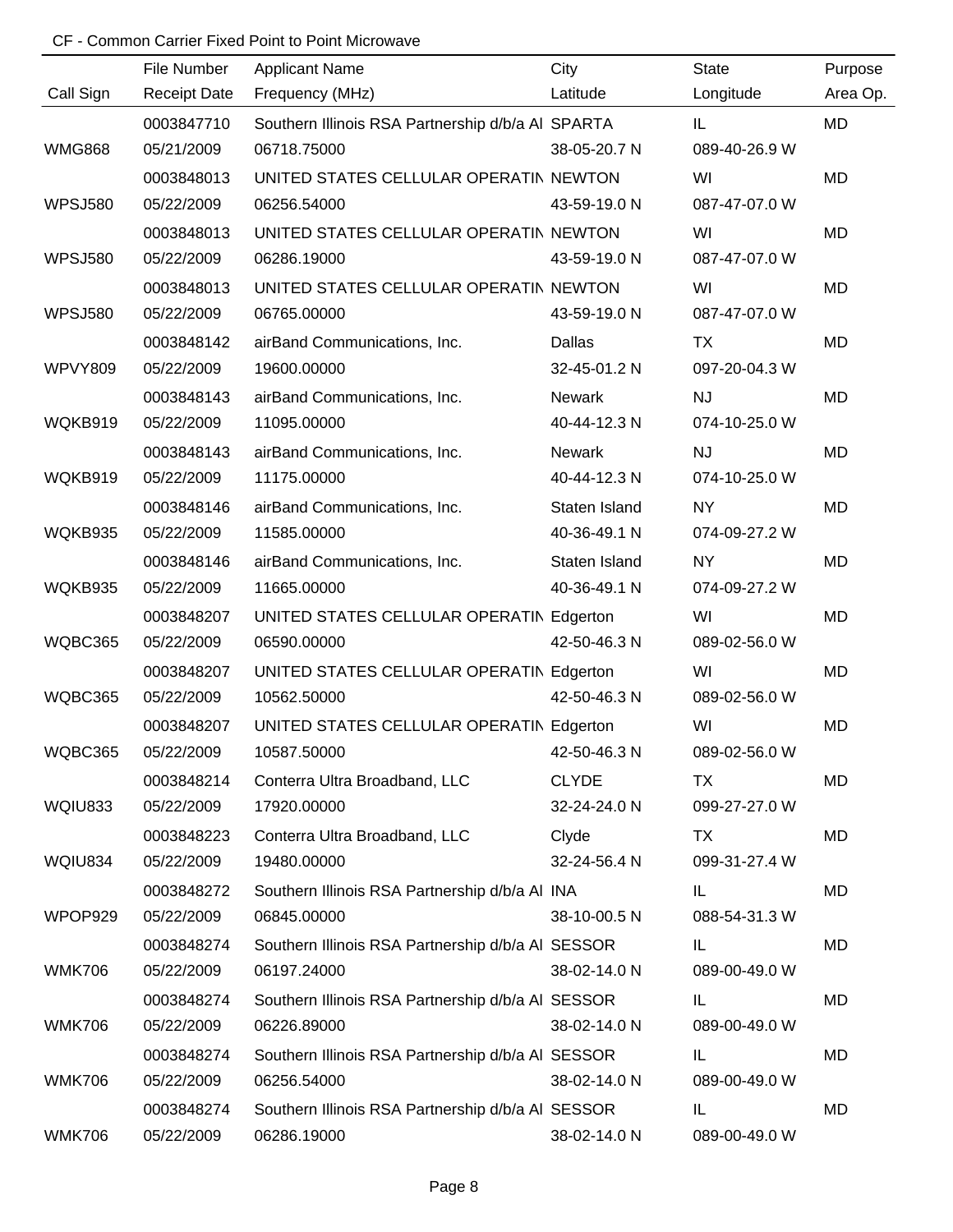|               | File Number         | <b>Applicant Name</b>                             | City           | <b>State</b>  | Purpose   |
|---------------|---------------------|---------------------------------------------------|----------------|---------------|-----------|
| Call Sign     | <b>Receipt Date</b> | Frequency (MHz)                                   | Latitude       | Longitude     | Area Op.  |
|               | 0003848274          | Southern Illinois RSA Partnership d/b/a AI SESSOR |                | IL            | MD        |
| <b>WMK706</b> | 05/22/2009          | 06315.84000                                       | 38-02-14.0 N   | 089-00-49.0 W |           |
|               | 0003848274          | Southern Illinois RSA Partnership d/b/a AI SESSOR |                | IL            | <b>MD</b> |
| <b>WMK706</b> | 05/22/2009          | 06345.49000                                       | 38-02-14.0 N   | 089-00-49.0 W |           |
|               | 0003848274          | Southern Illinois RSA Partnership d/b/a AI SESSOR |                | IL            | MD        |
| <b>WMK706</b> | 05/22/2009          | 06375.14000                                       | 38-02-14.0 N   | 089-00-49.0 W |           |
|               | 0003848274          | Southern Illinois RSA Partnership d/b/a AI SESSOR |                | IL            | MD        |
| <b>WMK706</b> | 05/22/2009          | 06404.79000                                       | 38-02-14.0 N   | 089-00-49.0 W |           |
|               | 0003848274          | Southern Illinois RSA Partnership d/b/a AI SESSOR |                | IL            | MD        |
| <b>WMK706</b> | 05/22/2009          | 06595.00000                                       | 38-02-14.0 N   | 089-00-49.0 W |           |
|               | 0003848274          | Southern Illinois RSA Partnership d/b/a AI SESSOR |                | IL            | MD        |
| <b>WMK706</b> | 05/22/2009          | 06685.00000                                       | 38-02-14.0 N   | 089-00-49.0 W |           |
|               | 0003848280          | CNG COMMUNICATIONS, INC.                          | <b>PHOENIX</b> | AZ            | MD        |
| WPRS482       | 05/22/2009          | 10895.00000                                       | 33-29-13.2 N   | 112-04-26.5 W |           |
|               | 0003848280          | CNG COMMUNICATIONS, INC.                          | <b>PHOENIX</b> | AZ            | MD        |
| WPRS482       | 05/22/2009          | 11225.00000                                       | 33-29-13.2 N   | 112-04-26.5 W |           |
|               | 0003848280          | CNG COMMUNICATIONS, INC.                          | <b>PHOENIX</b> | AZ            | MD        |
| WPRS482       | 05/22/2009          | 17720.00000                                       | 33-29-13.2 N   | 112-04-26.5 W |           |
|               | 0003848280          | CNG COMMUNICATIONS, INC.                          | <b>PHOENIX</b> | AZ            | MD        |
| WPRS482       | 05/22/2009          | 17920.00000                                       | 33-29-13.2 N   | 112-04-26.5 W |           |
|               | 0003848280          | CNG COMMUNICATIONS, INC.                          | <b>PHOENIX</b> | AZ            | MD        |
| WPRS482       | 05/22/2009          | 17960.00000                                       | 33-29-13.2 N   | 112-04-26.5 W |           |
|               | 0003848280          | CNG COMMUNICATIONS, INC.                          | <b>PHOENIX</b> | <b>AZ</b>     | MD        |
| WPRS482       | 05/22/2009          | 18000.00000                                       | 33-29-13.2 N   | 112-04-26.5 W |           |
|               | 0003848280          | CNG COMMUNICATIONS, INC.                          | <b>PHOENIX</b> | AZ            | MD        |
| WPRS482       | 05/22/2009          | 18040.00000                                       | 33-29-13.2 N   | 112-04-26.5 W |           |
|               | 0003848280          | CNG COMMUNICATIONS, INC.                          | <b>PHOENIX</b> | AZ            | MD        |
| WPRS482       | 05/22/2009          | 18080.00000                                       | 33-29-13.2 N   | 112-04-26.5 W |           |
|               | 0003848280          | CNG COMMUNICATIONS, INC.                          | <b>PHOENIX</b> | AZ            | MD        |
| WPRS482       | 05/22/2009          | 22475.00000                                       | 33-29-13.2 N   | 112-04-26.5 W |           |
|               | 0003848280          | CNG COMMUNICATIONS, INC.                          | <b>PHOENIX</b> | AZ            | MD        |
| WPRS482       | 05/22/2009          | 22525.00000                                       | 33-29-13.2 N   | 112-04-26.5 W |           |
|               | 0003848280          | CNG COMMUNICATIONS, INC.                          | <b>PHOENIX</b> | AZ            | MD        |
| WPRS482       | 05/22/2009          | 22875.00000                                       | 33-29-13.2 N   | 112-04-26.5 W |           |
|               | 0003848280          | CNG COMMUNICATIONS, INC.                          | <b>PHOENIX</b> | AZ            | MD        |
| WPRS482       | 05/22/2009          | 22925.00000                                       | 33-29-13.2 N   | 112-04-26.5 W |           |
|               | 0003848280          | CNG COMMUNICATIONS, INC.                          | <b>PHOENIX</b> | AZ            | MD        |
| WPRS482       | 05/22/2009          | 23320.00000                                       | 33-29-13.2 N   | 112-04-26.5 W |           |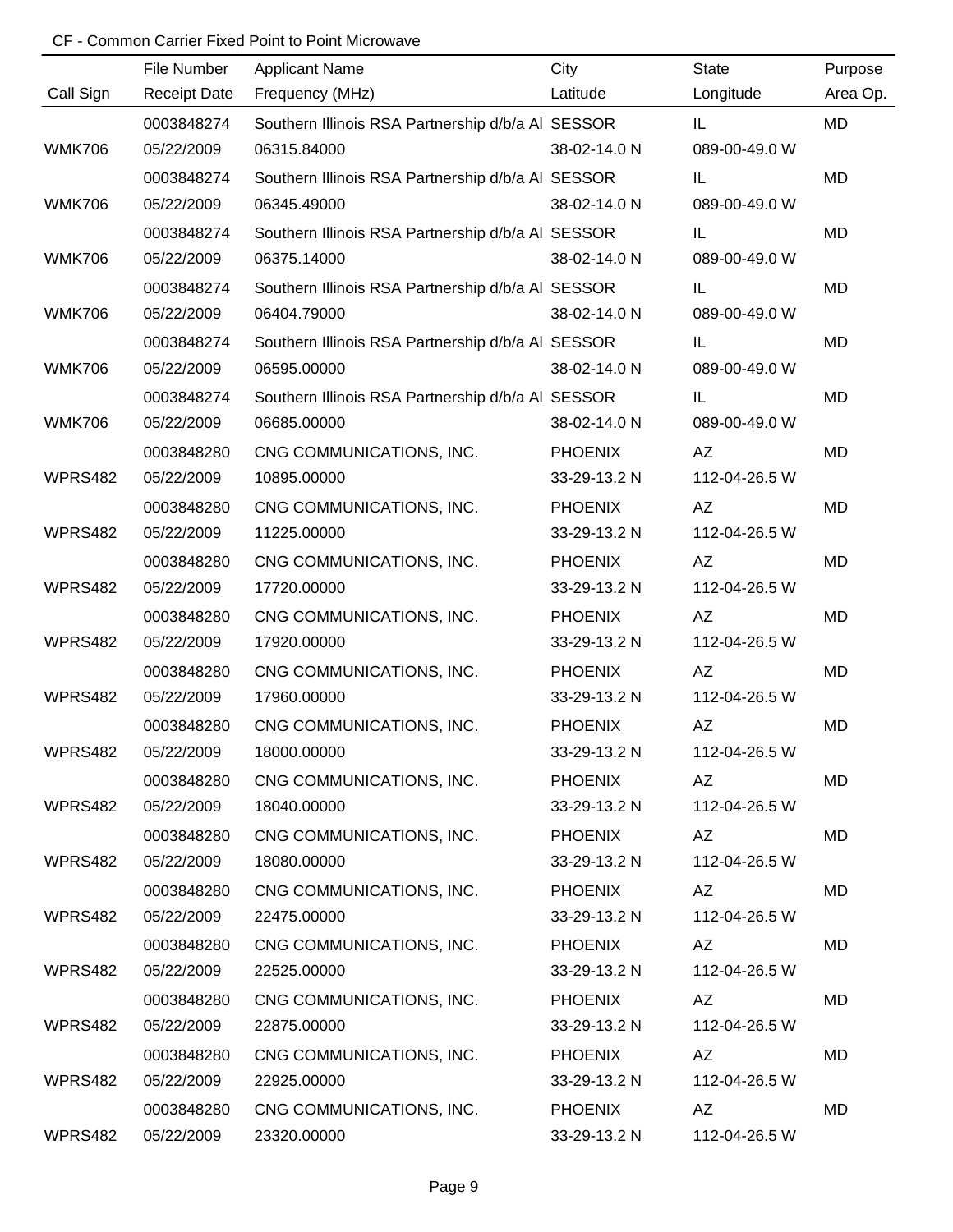|           | File Number         | <b>Applicant Name</b>                | City            | <b>State</b>  | Purpose   |
|-----------|---------------------|--------------------------------------|-----------------|---------------|-----------|
| Call Sign | <b>Receipt Date</b> | Frequency (MHz)                      | Latitude        | Longitude     | Area Op.  |
|           | 0003848423          | WWC License L.L.C.                   | <b>Picks</b>    | SD            | <b>MD</b> |
| WPNB606   | 05/22/2009          | 06745.00000                          | 43-04-40.0 N    | 098-28-51.0 W |           |
|           | 0003848423          | WWC License L.L.C.                   | <b>Picks</b>    | <b>SD</b>     | <b>MD</b> |
| WPNB606   | 05/22/2009          | 06840.00000                          | 43-04-40.0 N    | 098-28-51.0 W |           |
|           | 0003845719          | <b>Cellco Partnership</b>            | <b>BENTON</b>   | <b>MO</b>     | <b>NE</b> |
|           | 05/20/2009          | 06645.00000                          | 37-05-39.9 N    | 089-32-20.9 W |           |
|           | 0003846246          | Centennial Puerto Rico License Corp. | San Lorenzo     | <b>PR</b>     | <b>NE</b> |
|           | 05/20/2009          | 10715.00000                          | 18-07-38.7 N    | 065-59-34.0 W |           |
|           | 0003846417          | AMA COMMUNICATIONS, LLC              | <b>PRINGLE</b>  | <b>TX</b>     | <b>NE</b> |
|           | 05/20/2009          | 10995.00000                          | 35-57-04.1 N    | 101-27-43.6 W |           |
|           | 0003846417          | AMA COMMUNICATIONS, LLC              | <b>PRINGLE</b>  | <b>TX</b>     | <b>NE</b> |
|           | 05/20/2009          | 11075.00000                          | 35-57-04.1 N    | 101-27-43.6 W |           |
|           | 0003846418          | AMA COMMUNICATIONS, LLC              | <b>GRUVER</b>   | TX            | <b>NE</b> |
|           | 05/20/2009          | 10875.00000                          | 36-16-02.7 N    | 101-24-27.7 W |           |
|           | 0003846418          | AMA COMMUNICATIONS, LLC              | <b>GRUVER</b>   | <b>TX</b>     | <b>NE</b> |
|           | 05/20/2009          | 11115.00000                          | 36-16-02.7 N    | 101-24-27.7 W |           |
|           | 0003846419          | AMA COMMUNICATIONS, LLC              | <b>SPEARMEN</b> | <b>TX</b>     | <b>NE</b> |
|           | 05/20/2009          | 11605.00000                          | 36-23-44.1 N    | 101-21-25.4 W |           |
|           | 0003846420          | AMA COMMUNICATIONS, LLC              | <b>MORSE</b>    | <b>TX</b>     | <b>NE</b> |
|           | 05/20/2009          | 11365.00000                          | 36-03-39.4 N    | 101-28-20.8 W |           |
|           | 0003846420          | AMA COMMUNICATIONS, LLC              | <b>MORSE</b>    | <b>TX</b>     | <b>NE</b> |
|           | 05/20/2009          | 11485.00000                          | 36-03-39.4 N    | 101-28-20.8 W |           |
|           | 0003846421          | AMA COMMUNICATIONS, LLC              | <b>HEREFORD</b> | <b>TX</b>     | <b>NE</b> |
|           | 05/20/2009          | 11035.00000                          | 34-50-17.2 N    | 102-22-30.7 W |           |
|           | 0003846423          | AMA COMMUNICATIONS, LLC              | <b>DIMMITT</b>  | TX            | <b>NE</b> |
|           | 05/20/2009          | 11525.00000                          | 34-33-06.7 N    | 102-18-28.8 W |           |
|           | 0003847208          | Los Angeles SMSA Limited Partnership | Corona          | CA            | <b>NE</b> |
|           | 05/21/2009          | 18045.00000                          | 33-52-17.4 N    | 117-35-19.9 W |           |
|           | 0003847417          | Choice Wireless, LC                  | Windhorst       | <b>TX</b>     | <b>NE</b> |
|           | 05/21/2009          | 06256.54000                          | 33-34-38.4 N    | 098-26-25.3 W |           |
|           | 0003847421          | Choice Wireless, LC                  | <b>LOVING</b>   | TX            | <b>NE</b> |
|           | 05/21/2009          | 05974.85000                          | 33-15-41.6 N    | 098-30-05.2 W |           |
|           | 0003847421          | Choice Wireless, LC                  | <b>LOVING</b>   | <b>TX</b>     | <b>NE</b> |
|           | 05/21/2009          | 06004.50000                          | 33-15-41.6 N    | 098-30-05.2 W |           |
|           | 0003847423          | Choice Wireless, LC                  | Graham          | TX            | <b>NE</b> |
|           | 05/21/2009          | 06226.89000                          | 33-07-18.8 N    | 098-35-16.3 W |           |
|           | 0003847559          | Bascom Long Distance, Inc.           | <b>REPUBLIC</b> | OH            | <b>NE</b> |
|           | 05/21/2009          | 10715.00000                          | 41-07-07.2 N    | 083-01-05.2 W |           |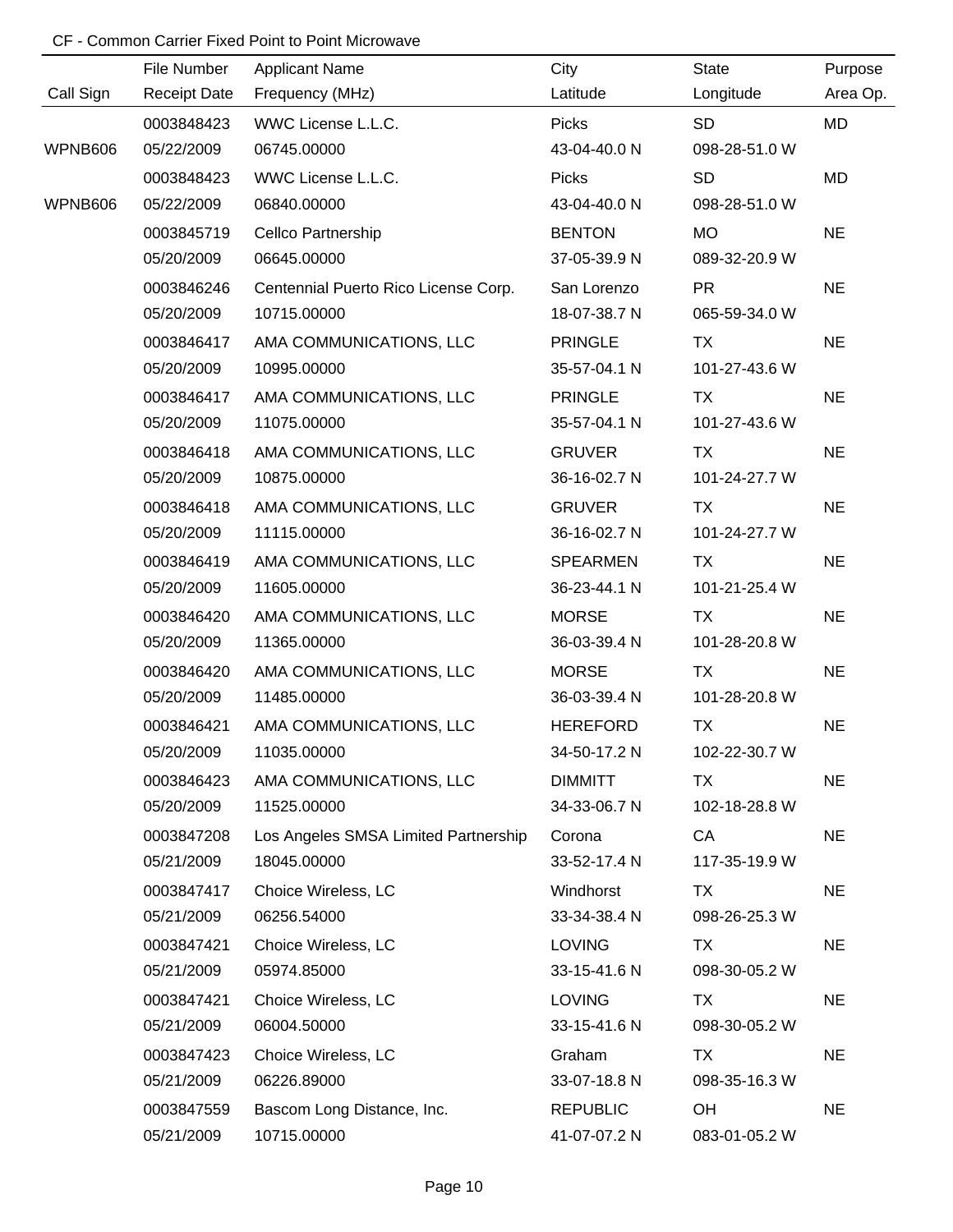|           | File Number         | <b>Applicant Name</b>                    | City              | <b>State</b>  | Purpose   |
|-----------|---------------------|------------------------------------------|-------------------|---------------|-----------|
| Call Sign | <b>Receipt Date</b> | Frequency (MHz)                          | Latitude          | Longitude     | Area Op.  |
|           | 0003847561          | Bascom Long Distance, Inc.               | <b>TIFFIN</b>     | OH            | <b>NE</b> |
|           | 05/21/2009          | 11215.00000                              | 41-06-46.8 N      | 083-10-49.0 W |           |
|           | 0003847561          | Bascom Long Distance, Inc.               | <b>TIFFIN</b>     | OH            | <b>NE</b> |
|           | 05/21/2009          | 11285.00000                              | 41-06-46.8 N      | 083-10-49.0 W |           |
|           | 0003847564          | Bascom Long Distance, Inc.               | <b>BASCOM</b>     | OH            | <b>NE</b> |
|           | 05/21/2009          | 10795.00000                              | 41-08-03.4 N      | 083-17-20.7 W |           |
|           | 0003847567          | Verizon Wireless (VAW) LLC               | Warm Springs      | <b>OR</b>     | <b>NE</b> |
|           | 05/21/2009          | 19640.00000                              | 44-51-31.9 N      | 121-10-50.2 W |           |
|           | 0003847570          | Verizon Wireless (VAW) LLC               | Warm Springs      | <b>OR</b>     | <b>NE</b> |
|           | 05/21/2009          | 18080.00000                              | 44-50-23.3 N      | 121-14-03.8 W |           |
|           | 0003847692          | NEW CINGULAR WIRELESS PCS, LLC           | <b>LOST HILLS</b> | CA            | <b>NE</b> |
|           | 05/21/2009          | 06093.45000                              | 35-39-31.1 N      | 120-02-32.5 W |           |
|           | 0003847707          | Alltel New License Sub LLC               | Red Bud           | IL.           | <b>NE</b> |
|           | 05/21/2009          | 06541.25000                              | 38-11-15.8 N      | 089-59-41.7 W |           |
|           | 0003847716          | <b>CCPR SERVICES INC.</b>                | <b>AGUADILLA</b>  | <b>PR</b>     | <b>NE</b> |
|           | 05/21/2009          | 11182.50000                              | 18-27-29.5 N      | 067-08-54.7 W |           |
|           | 0003847871          | Inventive Wireless of Nebraska, LLC      | Mitchell          | <b>NE</b>     | <b>NE</b> |
|           | 05/22/2009          | 17765.00000                              | 41-50-21.5 N      | 103-49-39.9 W |           |
|           | 0003847876          | Inventive Wireless of Nebraska, LLC      | Scottsbluff       | <b>NE</b>     | <b>NE</b> |
|           | 05/22/2009          | 19325.00000                              | 41-51-45.6 N      | 103-39-51.4 W |           |
|           | 0003848012          | UNITED STATES CELLULAR OPERATIN KIEL     |                   | WI            | <b>NE</b> |
|           | 05/22/2009          | 06605.00000                              | 43-56-19.9 N      | 087-54-37.8 W |           |
|           | 0003848136          | airBand Communications, Inc.             | Ft Worth          | <b>TX</b>     | <b>NE</b> |
|           | 05/22/2009          | 18040.00000                              | 32-45-00.8 N      | 097-19-53.2 W |           |
|           | 0003848203          | UNITED STATES CELLULAR OPERATIN EDGERTON |                   | WI            | <b>NE</b> |
|           | 05/22/2009          | 10627.50000                              | 42-49-22.4 N      | 089-03-40.2 W |           |
|           | 0003848281          | SPARKPLUG SOUTHWEST, LLC                 | <b>PEORIA</b>     | AZ            | <b>NE</b> |
|           | 05/22/2009          | 10735.00000                              | 33-36-23.1 N      | 112-15-21.6 W |           |
|           | 0003848422          | Alltel New License Sub LLC               | Fairfax           | <b>SD</b>     | <b>NE</b> |
|           | 05/22/2009          | 06585.00000                              | 43-02-16.7 N      | 098-54-00.6 W |           |
|           | 0003845868          | Verizon Wireless (VAW) LLC               |                   |               | <b>RO</b> |
| WPOQ811   | 05/20/2009          |                                          |                   |               |           |

#### CL - Cellular

|           | File Number  | Applicant Name            | City         | State         | Purpose  |
|-----------|--------------|---------------------------|--------------|---------------|----------|
| Call Sign | Receipt Date | Frequency (MHz)           | Latitude     | Longitude     | Area Op. |
|           | 0003848457   | <b>ASTAC Wireless LLC</b> | Point Hope   | AK            | MD       |
| KNKQ408   | 05/22/2009   |                           | 68-20-47.3 N | 166-44-02.2 W |          |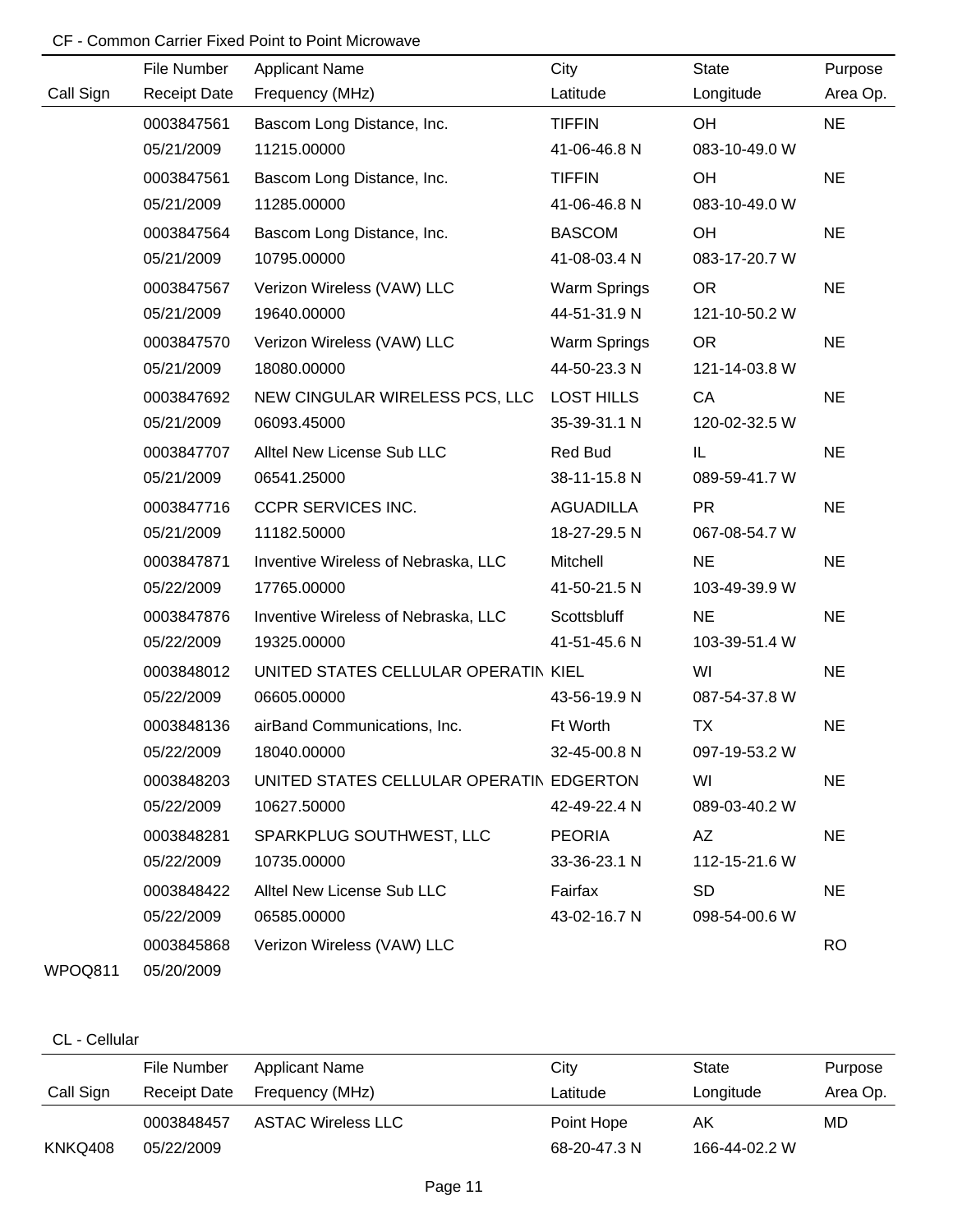#### CL - Cellular

|           | File Number         | <b>Applicant Name</b>          | City            | <b>State</b>  | Purpose   |
|-----------|---------------------|--------------------------------|-----------------|---------------|-----------|
| Call Sign | <b>Receipt Date</b> | Frequency (MHz)                | Latitude        | Longitude     | Area Op.  |
|           | 0003846544          | <b>GCI Communication Corp.</b> | Dillingham      | AK            | <b>NE</b> |
|           | 05/20/2009          |                                | 58-59-58.3 N    | 158-32-44.9 W |           |
|           | 0003846544          | <b>GCI Communication Corp.</b> | Dillingham      | AK            | <b>NE</b> |
|           | 05/20/2009          |                                | 59-02-22.3 N    | 158-27-29.9 W |           |
|           | 0003846544          | <b>GCI Communication Corp.</b> | Dillingham      | AK            | <b>NE</b> |
|           | 05/20/2009          |                                | 59-02-28.0 N    | 158-31-27.0 W |           |
|           | 0003846544          | <b>GCI Communication Corp.</b> | Dillingham      | AK            | <b>NE</b> |
|           | 05/20/2009          |                                | 59-02-58.5 N    | 158-33-50.7 W |           |
|           | 0003846544          | <b>GCI Communication Corp.</b> | Dillingham      | AK            | <b>NE</b> |
|           | 05/20/2009          |                                | 59-16-05.9 N    | 158-37-35.8 W |           |
|           | 0003848206          | Tisdale telephone Company, LLC | Aroma Park      | IL            | <b>NE</b> |
|           | 05/22/2009          |                                | 41-04-36.4 N    | 087-48-32.9 W |           |
|           | 0003848206          | Tisdale telephone Company, LLC | <b>Bonfield</b> | IL            | <b>NE</b> |
|           | 05/22/2009          |                                | 41-09-40.0 N    | 088-03-17.0 W |           |
|           | 0003848206          | Tisdale telephone Company, LLC | Kankakee        | IL            | <b>NE</b> |
|           | 05/22/2009          |                                | 41-07-22.0 N    | 087-53-37.0 W |           |

### GX - SMR, 806-821/851-866 MHz, Conventional

|           | File Number         | <b>Applicant Name</b>                 | City     | <b>State</b> | Purpose  |
|-----------|---------------------|---------------------------------------|----------|--------------|----------|
| Call Sign | <b>Receipt Date</b> | Frequency (MHz)                       | Latitude | Longitude    | Area Op. |
|           | 0003845309          | Preferred Communication Systems, Inc. |          |              | RO       |
| WPEY424   | 05/19/2009          |                                       |          |              |          |
|           | 0003845310          | Preferred Communication Systems, Inc. |          |              | RO       |
| WPEY425   | 05/19/2009          |                                       |          |              |          |
|           | 0003845311          | Preferred Communication Systems, Inc. |          |              | RO       |
| WPEY430   | 05/19/2009          |                                       |          |              |          |

|               | File Number         | <b>Applicant Name</b>                        | City         | State         | Purpose   |
|---------------|---------------------|----------------------------------------------|--------------|---------------|-----------|
| Call Sign     | <b>Receipt Date</b> | Frequency (MHz)                              | Latitude     | Longitude     | Area Op.  |
|               | 0003846818          | <b>CENTRAL VERMONT COMMUNICATION Chelsea</b> |              | VT            | <b>NE</b> |
|               | 05/21/2009          | 00157.74000                                  | 43-59-32.4 N | 072-26-50.4 W |           |
|               | 0003846818          | CENTRAL VERMONT COMMUNICATION Randolph       |              | VT            | NE.       |
|               | 05/21/2009          | 00157.74000                                  | 43-55-29.2 N | 072-39-00.4 W |           |
|               | 0003847144          | <b>T &amp; W ELECTRONICS INC</b>             |              |               | <b>RM</b> |
| <b>KRC350</b> | 05/21/2009          | 00461.08750                                  |              |               | A         |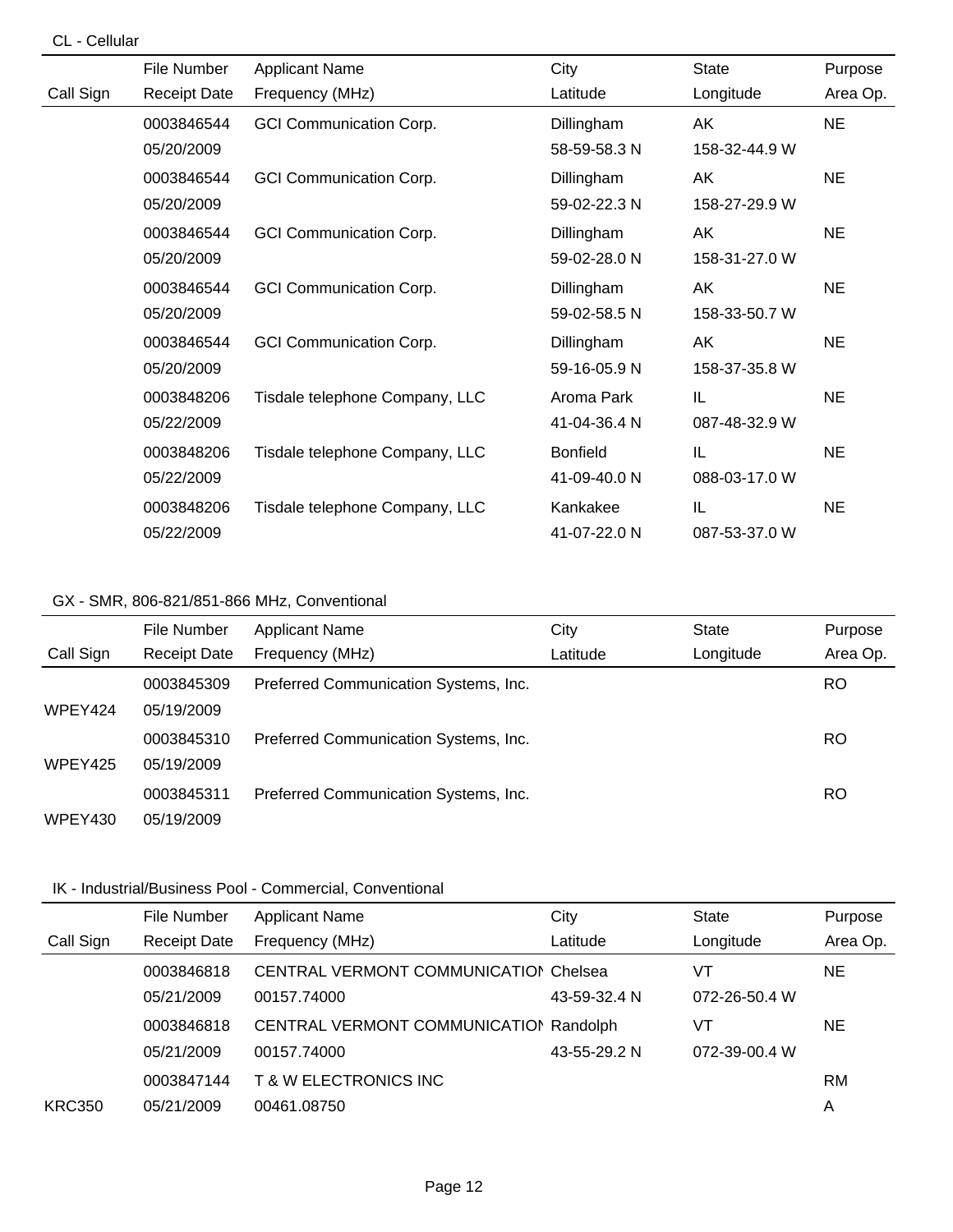|               | File Number         | <b>Applicant Name</b>            | City     | <b>State</b> | Purpose      |
|---------------|---------------------|----------------------------------|----------|--------------|--------------|
| Call Sign     | <b>Receipt Date</b> | Frequency (MHz)                  | Latitude | Longitude    | Area Op.     |
|               | 0003847144          | <b>T &amp; W ELECTRONICS INC</b> |          |              | <b>RM</b>    |
| <b>KRC350</b> | 05/21/2009          | 00461.12500                      |          |              | Α            |
|               | 0003847144          | T & W ELECTRONICS INC            |          |              | <b>RM</b>    |
| <b>KRC350</b> | 05/21/2009          | 00461.32500                      |          |              | A            |
|               | 0003847144          | T & W ELECTRONICS INC            |          |              | <b>RM</b>    |
| <b>KRC350</b> | 05/21/2009          | 00461.37500                      |          |              | A            |
|               | 0003847144          | T & W ELECTRONICS INC            |          |              | <b>RM</b>    |
| <b>KRC350</b> | 05/21/2009          | 00461.63750                      |          |              | Α            |
|               | 0003847144          | T & W ELECTRONICS INC            |          |              | <b>RM</b>    |
| <b>KRC350</b> | 05/21/2009          | 00461.75000                      |          |              | Α            |
|               | 0003847144          | T & W ELECTRONICS INC            |          |              | <b>RM</b>    |
| <b>KRC350</b> | 05/21/2009          | 00461.87500                      |          |              | A            |
|               | 0003847144          | <b>T &amp; W ELECTRONICS INC</b> |          |              | <b>RM</b>    |
| <b>KRC350</b> | 05/21/2009          | 00462.07500                      |          |              | A            |
|               | 0003847144          | T & W ELECTRONICS INC            |          |              | <b>RM</b>    |
| <b>KRC350</b> | 05/21/2009          | 00462.15000                      |          |              | Α            |
|               | 0003847144          | T & W ELECTRONICS INC            |          |              | <b>RM</b>    |
| <b>KRC350</b> | 05/21/2009          | 00463.32500                      |          |              | Α            |
|               | 0003847144          | T & W ELECTRONICS INC            |          |              | <b>RM</b>    |
| <b>KRC350</b> | 05/21/2009          | 00463.35000                      |          |              | A            |
|               | 0003847144          | <b>T &amp; W ELECTRONICS INC</b> |          |              | <b>RM</b>    |
| <b>KRC350</b> | 05/21/2009          | 00463.37500                      |          |              | Α            |
|               | 0003847144          | T & W ELECTRONICS INC            |          |              | <b>RM</b>    |
| <b>KRC350</b> | 05/21/2009          | 00463.63750                      |          |              | A            |
|               | 0003847144          | T & W ELECTRONICS INC            |          |              | <b>RM</b>    |
| <b>KRC350</b> | 05/21/2009          | 00464.20000                      |          |              | $\mathsf{A}$ |
|               | 0003847144          | <b>T &amp; W ELECTRONICS INC</b> |          |              | <b>RM</b>    |
| <b>KRC350</b> | 05/21/2009          | 00464.30000                      |          |              | $\mathsf{A}$ |
|               | 0003847144          | <b>T &amp; W ELECTRONICS INC</b> |          |              | RM           |
| <b>KRC350</b> | 05/21/2009          | 00464.40000                      |          |              | $\mathsf{A}$ |
|               | 0003847144          | <b>T &amp; W ELECTRONICS INC</b> |          |              | <b>RM</b>    |
| <b>KRC350</b> | 05/21/2009          | 00464.65000                      |          |              | $\mathsf{A}$ |
|               | 0003847144          | T & W ELECTRONICS INC            |          |              | <b>RM</b>    |
| <b>KRC350</b> | 05/21/2009          | 00466.12500                      |          |              | $\mathsf{A}$ |
|               | 0003847144          | <b>T &amp; W ELECTRONICS INC</b> |          |              | <b>RM</b>    |
| <b>KRC350</b> | 05/21/2009          | 00466.32500                      |          |              | A            |
|               | 0003847144          | <b>T &amp; W ELECTRONICS INC</b> |          |              | RM           |
| <b>KRC350</b> | 05/21/2009          | 00466.37500                      |          |              | A            |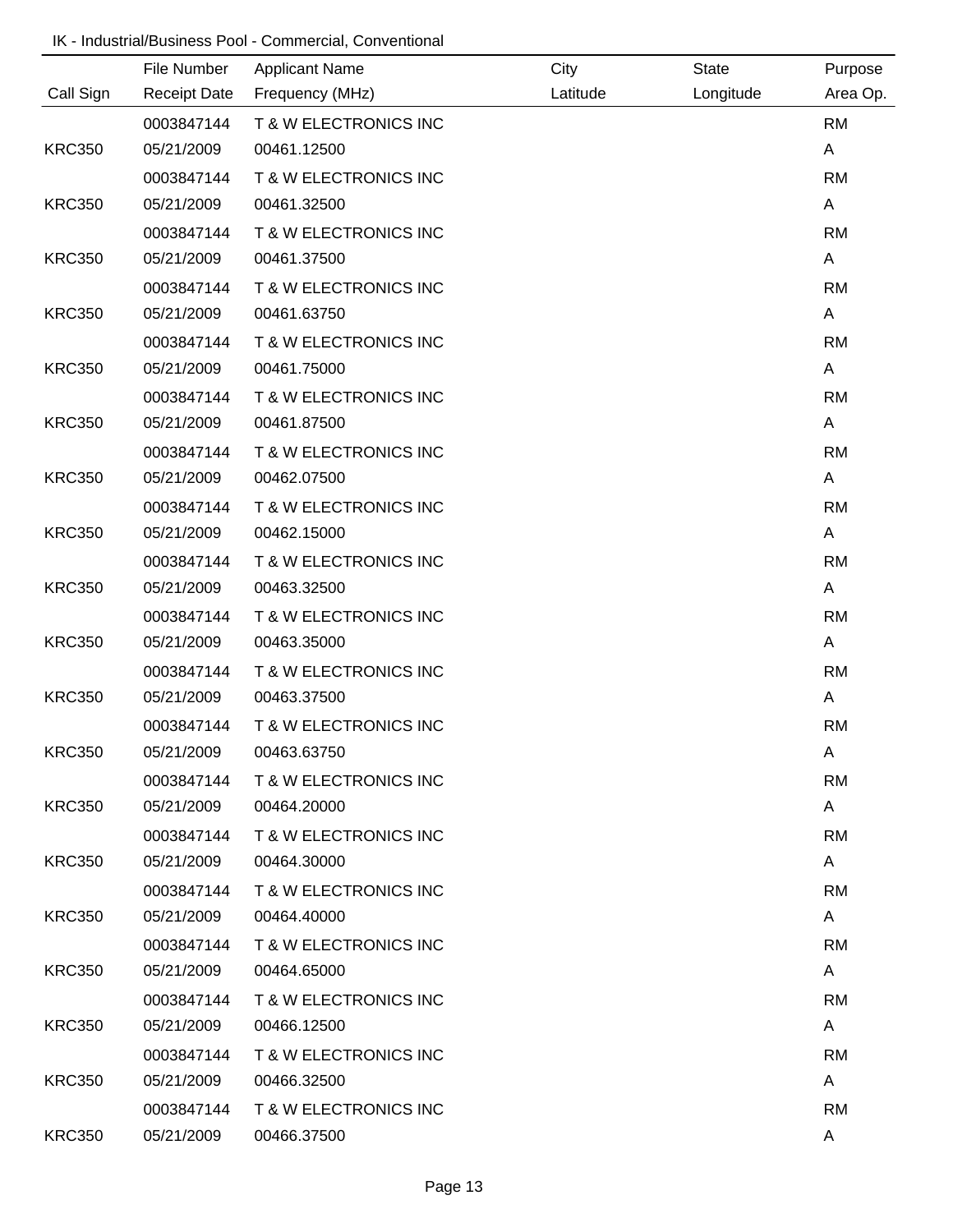|               | File Number         | <b>Applicant Name</b>            | City     | <b>State</b> | Purpose      |
|---------------|---------------------|----------------------------------|----------|--------------|--------------|
| Call Sign     | <b>Receipt Date</b> | Frequency (MHz)                  | Latitude | Longitude    | Area Op.     |
|               | 0003847144          | <b>T &amp; W ELECTRONICS INC</b> |          |              | <b>RM</b>    |
| <b>KRC350</b> | 05/21/2009          | 00466.63750                      |          |              | Α            |
|               | 0003847144          | T & W ELECTRONICS INC            |          |              | <b>RM</b>    |
| <b>KRC350</b> | 05/21/2009          | 00466.75000                      |          |              | A            |
|               | 0003847144          | T & W ELECTRONICS INC            |          |              | <b>RM</b>    |
| <b>KRC350</b> | 05/21/2009          | 00466.87500                      |          |              | A            |
|               | 0003847144          | T & W ELECTRONICS INC            |          |              | <b>RM</b>    |
| <b>KRC350</b> | 05/21/2009          | 00467.07500                      |          |              | Α            |
|               | 0003847144          | T & W ELECTRONICS INC            |          |              | <b>RM</b>    |
| <b>KRC350</b> | 05/21/2009          | 00467.15000                      |          |              | Α            |
|               | 0003847144          | T & W ELECTRONICS INC            |          |              | <b>RM</b>    |
| <b>KRC350</b> | 05/21/2009          | 00468.32500                      |          |              | A            |
|               | 0003847144          | <b>T &amp; W ELECTRONICS INC</b> |          |              | <b>RM</b>    |
| <b>KRC350</b> | 05/21/2009          | 00468.35000                      |          |              | A            |
|               | 0003847144          | T & W ELECTRONICS INC            |          |              | <b>RM</b>    |
| <b>KRC350</b> | 05/21/2009          | 00468.37500                      |          |              | Α            |
|               | 0003847144          | T & W ELECTRONICS INC            |          |              | <b>RM</b>    |
| <b>KRC350</b> | 05/21/2009          | 00468.63750                      |          |              | Α            |
|               | 0003847144          | T & W ELECTRONICS INC            |          |              | <b>RM</b>    |
| <b>KRC350</b> | 05/21/2009          | 00469.20000                      |          |              | A            |
|               | 0003847144          | T & W ELECTRONICS INC            |          |              | <b>RM</b>    |
| <b>KRC350</b> | 05/21/2009          | 00469.30000                      |          |              | Α            |
|               | 0003847144          | T & W ELECTRONICS INC            |          |              | <b>RM</b>    |
| <b>KRC350</b> | 05/21/2009          | 00469.40000                      |          |              | A            |
|               | 0003847144          | T & W ELECTRONICS INC            |          |              | <b>RM</b>    |
| <b>KRC350</b> | 05/21/2009          | 00469.65000                      |          |              | $\mathsf{A}$ |
|               | 0003847144          | T & W ELECTRONICS INC            |          | MI           | <b>RM</b>    |
| <b>KRC350</b> | 05/21/2009          | 00466.12500                      |          |              | $\mathsf{X}$ |
|               | 0003847144          | T & W ELECTRONICS INC            |          | MI           | <b>RM</b>    |
| <b>KRC350</b> | 05/21/2009          | 00466.32500                      |          |              | $\mathsf{X}$ |
|               | 0003847144          | T & W ELECTRONICS INC            |          | MI           | <b>RM</b>    |
| <b>KRC350</b> | 05/21/2009          | 00466.37500                      |          |              | X            |
|               | 0003847144          | <b>T &amp; W ELECTRONICS INC</b> |          | MI           | <b>RM</b>    |
| <b>KRC350</b> | 05/21/2009          | 00466.75000                      |          |              | $\mathsf{X}$ |
|               | 0003847144          | <b>T &amp; W ELECTRONICS INC</b> |          | MI           | <b>RM</b>    |
| <b>KRC350</b> | 05/21/2009          | 00466.87500                      |          |              | $\mathsf{X}$ |
|               | 0003847144          | <b>T &amp; W ELECTRONICS INC</b> |          | MI           | <b>RM</b>    |
| <b>KRC350</b> | 05/21/2009          | 00467.07500                      |          |              | X            |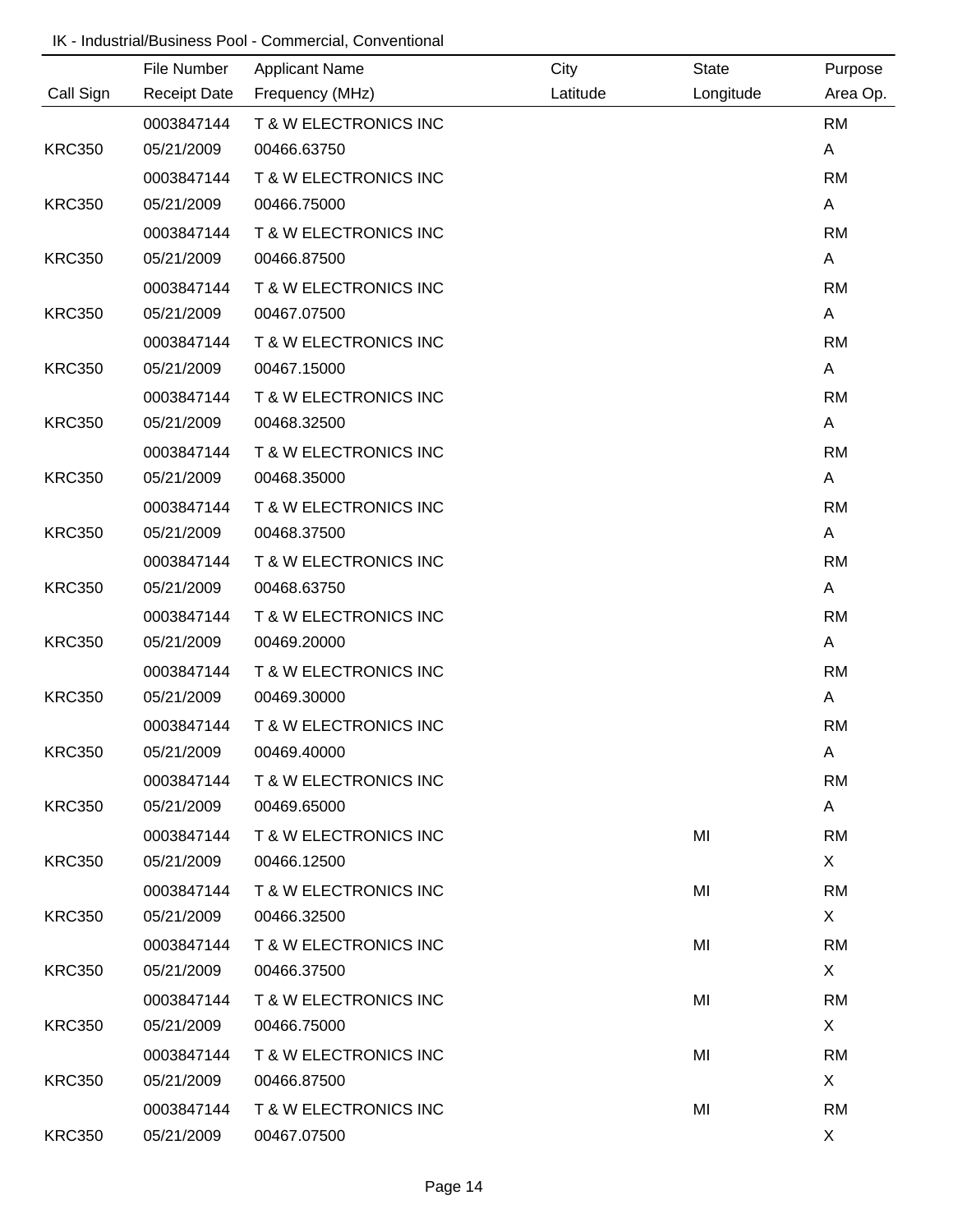|               | File Number         | <b>Applicant Name</b>            | City                | <b>State</b>  | Purpose   |
|---------------|---------------------|----------------------------------|---------------------|---------------|-----------|
| Call Sign     | <b>Receipt Date</b> | Frequency (MHz)                  | Latitude            | Longitude     | Area Op.  |
|               | 0003847144          | T & W ELECTRONICS INC            |                     | MI            | <b>RM</b> |
| <b>KRC350</b> | 05/21/2009          | 00467.15000                      |                     |               | X         |
|               | 0003847144          | <b>T &amp; W ELECTRONICS INC</b> |                     | MI            | <b>RM</b> |
| <b>KRC350</b> | 05/21/2009          | 00468.32500                      |                     |               | X         |
|               | 0003847144          | <b>T &amp; W ELECTRONICS INC</b> |                     | MI            | <b>RM</b> |
| <b>KRC350</b> | 05/21/2009          | 00468.35000                      |                     |               | X         |
|               | 0003847144          | <b>T &amp; W ELECTRONICS INC</b> |                     | MI            | <b>RM</b> |
| <b>KRC350</b> | 05/21/2009          | 00468.37500                      |                     |               | X         |
|               | 0003847144          | <b>T &amp; W ELECTRONICS INC</b> |                     | MI            | <b>RM</b> |
| <b>KRC350</b> | 05/21/2009          | 00469.20000                      |                     |               | X         |
|               | 0003847144          | <b>T &amp; W ELECTRONICS INC</b> |                     | MI            | <b>RM</b> |
| <b>KRC350</b> | 05/21/2009          | 00469.30000                      |                     |               | X         |
|               | 0003847144          | <b>T &amp; W ELECTRONICS INC</b> |                     | MI            | <b>RM</b> |
| <b>KRC350</b> | 05/21/2009          | 00469.40000                      |                     |               | X         |
|               | 0003847144          | <b>T &amp; W ELECTRONICS INC</b> |                     | MI            | <b>RM</b> |
| <b>KRC350</b> | 05/21/2009          | 00469.65000                      |                     |               | X         |
|               | 0003847144          | T & W ELECTRONICS INC            | <b>BYRON CENTER</b> | MI            | <b>RM</b> |
| <b>KRC350</b> | 05/21/2009          | 00461.37500                      | 42-47-46.1 N        | 085-38-58.1 W |           |
|               | 0003847144          | <b>T &amp; W ELECTRONICS INC</b> | <b>BYRON CENTER</b> | MI            | <b>RM</b> |
| <b>KRC350</b> | 05/21/2009          | 00461.87500                      | 42-47-46.1 N        | 085-38-58.1 W |           |
|               | 0003847144          | <b>T &amp; W ELECTRONICS INC</b> | <b>BYRON CENTER</b> | MI            | <b>RM</b> |
| <b>KRC350</b> | 05/21/2009          | 00462.07500                      | 42-47-46.1 N        | 085-38-58.1 W |           |
|               | 0003847144          | T & W ELECTRONICS INC            | <b>BYRON CENTER</b> | MI            | <b>RM</b> |
| <b>KRC350</b> | 05/21/2009          | 00464.30000                      | 42-47-46.1 N        | 085-38-58.1 W |           |
|               |                     | 0003847144 T&WELECTRONICS INC    | <b>BYRON CENTER</b> | MI            | <b>RM</b> |
| <b>KRC350</b> | 05/21/2009          | 00461.12500                      | 42-47-48.1 N        | 085-39-00.1 W |           |
|               | 0003847144          | T & W ELECTRONICS INC            | <b>BYRON CENTER</b> | MI            | <b>RM</b> |
| <b>KRC350</b> | 05/21/2009          | 00461.32500                      | 42-47-48.1 N        | 085-39-00.1 W |           |
|               | 0003847144          | <b>T &amp; W ELECTRONICS INC</b> | <b>BYRON CENTER</b> | MI            | <b>RM</b> |
| <b>KRC350</b> | 05/21/2009          | 00461.75000                      | 42-47-48.1 N        | 085-39-00.1 W |           |
|               | 0003847144          | T & W ELECTRONICS INC            | <b>BYRON CENTER</b> | MI            | <b>RM</b> |
| <b>KRC350</b> | 05/21/2009          | 00462.15000                      | 42-47-48.1 N        | 085-39-00.1 W |           |
|               | 0003847144          | T & W ELECTRONICS INC            | BYRON CENTER        | MI            | <b>RM</b> |
| <b>KRC350</b> | 05/21/2009          | 00463.32500                      | 42-47-48.1 N        | 085-39-00.1 W |           |
|               | 0003847144          | T & W ELECTRONICS INC            | <b>BYRON CENTER</b> | MI            | <b>RM</b> |
| <b>KRC350</b> | 05/21/2009          | 00463.37500                      | 42-47-48.1 N        | 085-39-00.1 W |           |
|               | 0003847144          | T & W ELECTRONICS INC            | <b>BYRON CENTER</b> | MI            | <b>RM</b> |
| <b>KRC350</b> | 05/21/2009          | 00464.20000                      | 42-47-48.1 N        | 085-39-00.1 W |           |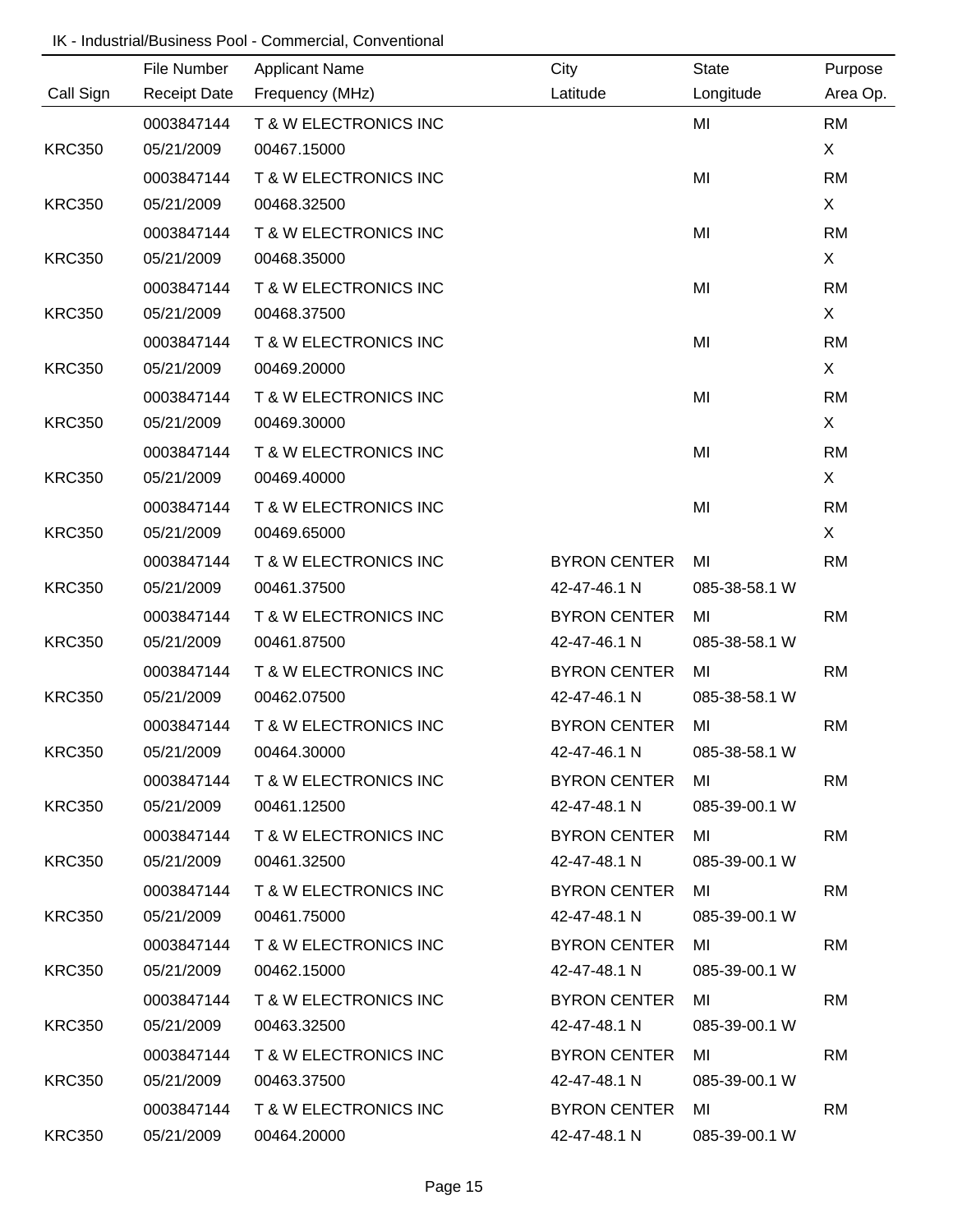|               | File Number | <b>Applicant Name</b>            | City                | State         | Purpose   |
|---------------|-------------|----------------------------------|---------------------|---------------|-----------|
| Call Sign     |             | Receipt Date Frequency (MHz)     | Latitude            | Longitude     | Area Op.  |
|               | 0003847144  | T & W ELECTRONICS INC            | <b>BYRON CENTER</b> | MI            | <b>RM</b> |
| <b>KRC350</b> | 05/21/2009  | 00464.40000                      | 42-47-48.1 N        | 085-39-00.1 W |           |
|               | 0003847144  | T & W ELECTRONICS INC            | <b>BYRON CENTER</b> | MI            | <b>RM</b> |
| <b>KRC350</b> | 05/21/2009  | 00464.65000                      | 42-47-48.1 N        | 085-39-00.1 W |           |
|               | 0003847144  | T & W ELECTRONICS INC            | <b>KALAMAZOO</b>    | MI            | <b>RM</b> |
| <b>KRC350</b> | 05/21/2009  | 00463.35000                      | 42-22-36.1 N        | 085-39-51.0 W |           |
|               | 0003847144  | T & W ELECTRONICS INC            | <b>MOLINE</b>       | MI            | <b>RM</b> |
| <b>KRC350</b> | 05/21/2009  | 00461.12500                      | 42-44-14.1 N        | 085-37-16.1 W |           |
|               | 0003847144  | T & W ELECTRONICS INC            | <b>MOLINE</b>       | MI            | <b>RM</b> |
| <b>KRC350</b> | 05/21/2009  | 00461.32500                      | 42-44-14.1 N        | 085-37-16.1 W |           |
|               | 0003847144  | <b>T &amp; W ELECTRONICS INC</b> | <b>MOLINE</b>       | MI            | <b>RM</b> |
| <b>KRC350</b> | 05/21/2009  | 00461.37500                      | 42-44-14.1 N        | 085-37-16.1 W |           |
|               | 0003847144  | T & W ELECTRONICS INC            | <b>MOLINE</b>       | MI            | <b>RM</b> |
| <b>KRC350</b> | 05/21/2009  | 00461.75000                      | 42-44-14.1 N        | 085-37-16.1 W |           |
|               | 0003847144  | T & W ELECTRONICS INC            | <b>MOLINE</b>       | MI            | <b>RM</b> |
| <b>KRC350</b> | 05/21/2009  | 00461.87500                      | 42-44-14.1 N        | 085-37-16.1 W |           |
|               | 0003847144  | T & W ELECTRONICS INC            | <b>MOLINE</b>       | MI            | <b>RM</b> |
| <b>KRC350</b> | 05/21/2009  | 00462.07500                      | 42-44-14.1 N        | 085-37-16.1 W |           |
|               | 0003847144  | T & W ELECTRONICS INC            | <b>MOLINE</b>       | MI            | <b>RM</b> |
| <b>KRC350</b> | 05/21/2009  | 00462.15000                      | 42-44-14.1 N        | 085-37-16.1 W |           |
|               | 0003847144  | <b>T &amp; W ELECTRONICS INC</b> | <b>MOLINE</b>       | MI            | <b>RM</b> |
| <b>KRC350</b> | 05/21/2009  | 00463.32500                      | 42-44-14.1 N        | 085-37-16.1 W |           |
|               | 0003847144  | T & W ELECTRONICS INC            | <b>MOLINE</b>       | MI            | <b>RM</b> |
| <b>KRC350</b> | 05/21/2009  | 00463.35000                      | 42-44-14.1 N        | 085-37-16.1 W |           |
|               | 0003847144  | T & W ELECTRONICS INC            | <b>MOLINE</b>       | MI            | <b>RM</b> |
| <b>KRC350</b> | 05/21/2009  | 00463.37500                      | 42-44-14.1 N        | 085-37-16.1 W |           |
|               | 0003847144  | <b>T &amp; W ELECTRONICS INC</b> | <b>MOLINE</b>       | MI            | <b>RM</b> |
| <b>KRC350</b> | 05/21/2009  | 00464.20000                      | 42-44-14.1 N        | 085-37-16.1 W |           |
|               | 0003847144  | <b>T &amp; W ELECTRONICS INC</b> | <b>MOLINE</b>       | MI            | <b>RM</b> |
| <b>KRC350</b> | 05/21/2009  | 00464.30000                      | 42-44-14.1 N        | 085-37-16.1 W |           |
|               | 0003847144  | T & W ELECTRONICS INC            | <b>MOLINE</b>       | MI            | <b>RM</b> |
| <b>KRC350</b> | 05/21/2009  | 00464.40000                      | 42-44-14.1 N        | 085-37-16.1 W |           |
|               | 0003847144  | T & W ELECTRONICS INC            | <b>MOLINE</b>       | MI            | <b>RM</b> |
| <b>KRC350</b> | 05/21/2009  | 00464.65000                      | 42-44-14.1 N        | 085-37-16.1 W |           |
|               | 0003845610  | HARTINGTON TELECOMMUNICATIONS    |                     |               | <b>RO</b> |
| WNQA300       | 05/20/2009  |                                  |                     |               |           |
|               | 0003845988  | <b>Parke Communications</b>      |                     |               | <b>RO</b> |
| WNPK320       | 05/20/2009  |                                  |                     |               |           |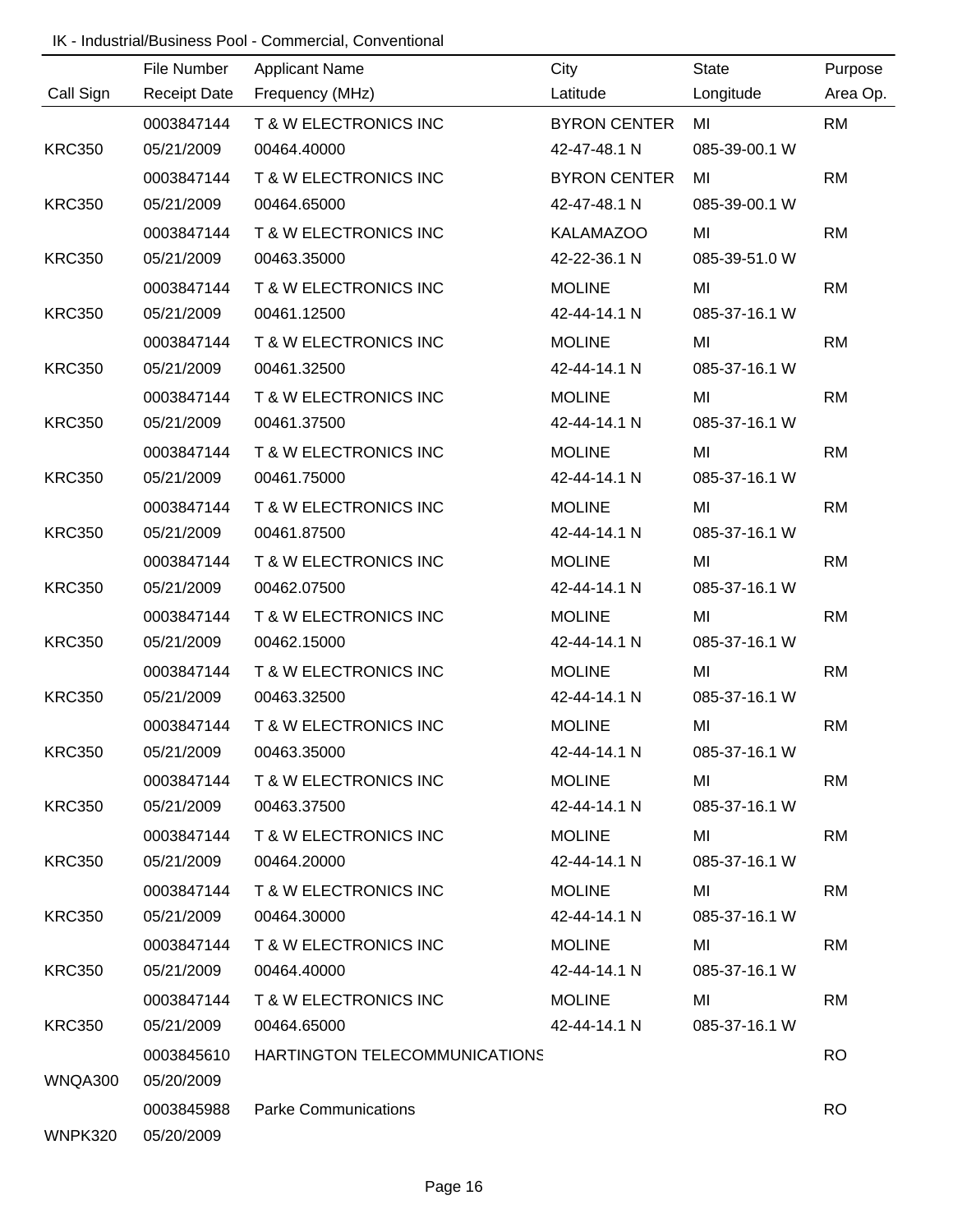|           | File Number         | <b>Applicant Name</b>       | City     | <b>State</b> | Purpose   |
|-----------|---------------------|-----------------------------|----------|--------------|-----------|
| Call Sign | <b>Receipt Date</b> | Frequency (MHz)             | Latitude | Longitude    | Area Op.  |
|           | 0003845990          | <b>Parke Communications</b> |          |              | <b>RO</b> |
| WNPS954   | 05/20/2009          |                             |          |              |           |
|           | 0003848219          | PASS WORD INC               |          |              | <b>RO</b> |
| WNQB242   | 05/22/2009          |                             |          |              |           |

# LP - Broadcast Auxiliary Low Power

|           | File Number         | <b>Applicant Name</b>     | City          | <b>State</b>  | Purpose      |
|-----------|---------------------|---------------------------|---------------|---------------|--------------|
| Call Sign | <b>Receipt Date</b> | Frequency (MHz)           | Latitude      | Longitude     | Area Op.     |
|           | 0003845877          | CBS BROADCASTING INC.     | San Francisco | <b>CA</b>     | <b>NE</b>    |
|           | 05/20/2009          | 00054.00000 - 00072.00000 | 37-45-18.8 N  | 122-27-10.2 W | P            |
|           | 0003845877          | CBS BROADCASTING INC.     | San Francisco | CA            | <b>NE</b>    |
|           | 05/20/2009          | 00076.00000 - 00088.00000 | 37-45-18.8 N  | 122-27-10.2 W | P            |
|           | 0003845877          | CBS BROADCASTING INC.     | San Francisco | CA            | <b>NE</b>    |
|           | 05/20/2009          | 00161.62500 - 00161.77500 | 37-45-18.8 N  | 122-27-10.2 W | P            |
|           | 0003845877          | CBS BROADCASTING INC.     | San Francisco | CA            | <b>NE</b>    |
|           | 05/20/2009          | 00174.00000 - 00216.00000 | 37-45-18.8 N  | 122-27-10.2 W | $\mathsf{P}$ |
|           | 0003845877          | CBS BROADCASTING INC.     | San Francisco | CA            | <b>NE</b>    |
|           | 05/20/2009          | 00450.00000 - 00451.00000 | 37-45-18.8 N  | 122-27-10.2 W | P            |
|           | 0003845877          | CBS BROADCASTING INC.     | San Francisco | CA            | <b>NE</b>    |
|           | 05/20/2009          | 00455.00000 - 00456.00000 | 37-45-18.8 N  | 122-27-10.2 W | P            |
|           | 0003845877          | CBS BROADCASTING INC.     | San Francisco | CA            | <b>NE</b>    |
|           | 05/20/2009          | 00470.00000 - 00488.00000 | 37-45-18.8 N  | 122-27-10.2 W | P            |
|           | 0003845877          | CBS BROADCASTING INC.     | San Francisco | CA            | <b>NE</b>    |
|           | 05/20/2009          | 00488.00000 - 00494.00000 | 37-45-18.8 N  | 122-27-10.2 W | P            |
|           | 0003845877          | CBS BROADCASTING INC.     | San Francisco | CA            | <b>NE</b>    |
|           | 05/20/2009          | 00494.00000 - 00608.00000 | 37-45-18.8 N  | 122-27-10.2 W | P            |
|           | 0003845877          | CBS BROADCASTING INC.     | San Francisco | CA            | <b>NE</b>    |
|           | 05/20/2009          | 00614.00000 - 00698.00000 | 37-45-18.8 N  | 122-27-10.2 W | P            |

|           | File Number         | <b>Applicant Name</b>        | City           | <b>State</b>  | Purpose  |
|-----------|---------------------|------------------------------|----------------|---------------|----------|
| Call Sign | <b>Receipt Date</b> | Frequency (MHz)              | Latitude       | Longitude     | Area Op. |
|           | 0003761662          | <b>EAST OHIO GAS COMPANY</b> | <b>CHARDON</b> | OН            | AM       |
| WNEV503   | 05/21/2009          | 00928.41250                  | 41-35-00.2 N   | 081-15-54.0 W |          |
|           | 0003761662          | <b>EAST OHIO GAS COMPANY</b> | <b>CHARDON</b> | OΗ            | AM       |
| WNEV503   | 05/21/2009          | 00952.41250                  | 41-35-00.2 N   | 081-15-54.0 W |          |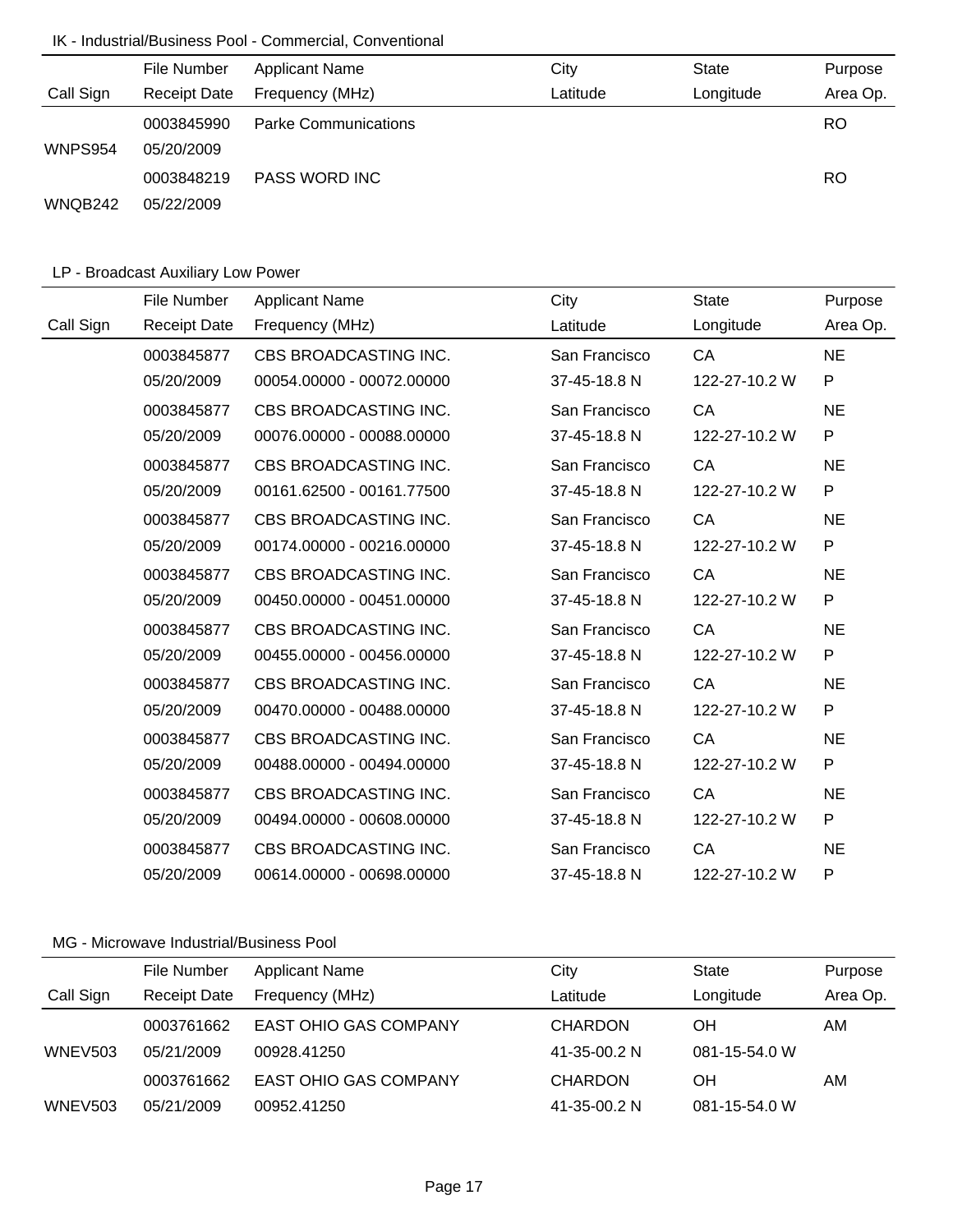|                | File Number         | <b>Applicant Name</b>                   | City            | <b>State</b>  | Purpose  |
|----------------|---------------------|-----------------------------------------|-----------------|---------------|----------|
| Call Sign      | <b>Receipt Date</b> | Frequency (MHz)                         | Latitude        | Longitude     | Area Op. |
|                | 0003827556          | RAYBURN COUNTRY ELECTRIC COOP PALESTINE |                 | TX            | AM       |
| WPNB230        | 05/21/2009          | 00933.17500                             | 31-41-16.6 N    | 095-44-22.8 W |          |
|                | 0003827556          | RAYBURN COUNTRY ELECTRIC COOP PALESTINE |                 | TX            | AM       |
| WPNB230        | 05/21/2009          | 00953.95000                             | 31-41-16.6 N    | 095-44-22.8 W |          |
|                | 0003829687          | Freewire Broadband LLC                  | Portland        | <b>OR</b>     | AM       |
|                | 05/22/2009          | 19320.00000                             | 45-31-16.1 N    | 122-40-46.9 W |          |
|                | 0003829687          | Freewire Broadband LLC                  | Portland        | <b>OR</b>     | AM       |
|                | 05/22/2009          | 22975.00000                             | 45-31-16.1 N    | 122-40-46.9 W |          |
|                | 0003842224          | COMMONWEALTH EDISON COMPANY Ransome     |                 | IL.           | AM       |
|                | 05/20/2009          | 06197.24000                             | 41-08-31.1 N    | 088-35-19.4 W |          |
|                | 0003842224          | COMMONWEALTH EDISON COMPANY Ransome     |                 | IL.           | AM       |
|                | 05/20/2009          | 06226.89000                             | 41-08-31.1 N    | 088-35-19.4 W |          |
|                | 0003844289          | COMMONWEALTH EDISON COMPANY CAMPUS      |                 | IL            | AM       |
| <b>WNTS470</b> | 05/20/2009          | 06315.84000                             | 41-00-29.0 N    | 088-15-57.0 W |          |
|                | 0003844289          | COMMONWEALTH EDISON COMPANY CAMPUS      |                 | IL            | AM       |
| <b>WNTS470</b> | 05/20/2009          | 06345.94000                             | 41-00-29.0 N    | 088-15-57.0 W |          |
|                | 0003845713          | UNION PACIFIC RAILROAD COMPANY          | <b>STONEHAM</b> | TX            | AM       |
|                | 05/21/2009          | 06605.00000                             | 30-20-49.0 N    | 095-54-49.0 W |          |
|                | 0003845713          | UNION PACIFIC RAILROAD COMPANY          | <b>STONEHAM</b> | <b>TX</b>     | AM       |
|                | 05/21/2009          | 06635.00000                             | 30-20-49.0 N    | 095-54-49.0 W |          |
|                | 0003845136          | DigitalBridge Spectrum Corp.            | Missoula        | MT            | MD       |
| WQJW709        | 05/19/2009          | 18090.00000                             | 46-52-19.0 N    | 113-59-36.3 W |          |
|                | 0003845136          | DigitalBridge Spectrum Corp.            | Missoula        | MT            | MD       |
| WQJW709        | 05/19/2009          | 19555.00000                             | 46-52-19.0 N    | 113-59-36.3 W |          |
|                | 0003845137          | DigitalBridge Spectrum Corp.            | <b>MISSOULA</b> | <b>MT</b>     | MD       |
| <b>WPXI574</b> | 05/19/2009          | 17760.00000                             | 46-53-24.4 N    | 114-02-28.0 W |          |
|                | 0003845137          | DigitalBridge Spectrum Corp.            | <b>MISSOULA</b> | MT            | MD       |
| <b>WPXI574</b> | 05/19/2009          | 17995.00000                             | 46-53-24.4 N    | 114-02-28.0 W |          |
|                | 0003845137          | DigitalBridge Spectrum Corp.            | <b>MISSOULA</b> | <b>MT</b>     | MD       |
| <b>WPXI574</b> | 05/19/2009          | 18030.00000                             | 46-53-24.4 N    | 114-02-28.0 W |          |
|                | 0003845137          | DigitalBridge Spectrum Corp.            | <b>MISSOULA</b> | <b>MT</b>     | MD       |
| <b>WPXI574</b> | 05/19/2009          | 18090.00000                             | 46-53-24.4 N    | 114-02-28.0 W |          |
|                | 0003845723          | UNION PACIFIC RAILROAD                  | <b>NAVASOTA</b> | <b>TX</b>     | MD       |
| KQB87          | 05/20/2009          | 06765.00000                             | 30-22-50.7 N    | 096-05-13.8 W |          |
|                | 0003845872          | COMMONWEALTH EDISON COMPANY MARSEILLES  |                 | IL            | MD       |
| <b>WSI47</b>   | 05/20/2009          | 05974.85000                             | 41-14-25.0 N    | 088-39-50.0 W |          |
|                | 0003845872          | COMMONWEALTH EDISON COMPANY MARSEILLES  |                 | IL            | MD       |
| <b>WSI47</b>   | 05/20/2009          | 06585.00000                             | 41-14-25.0 N    | 088-39-50.0 W |          |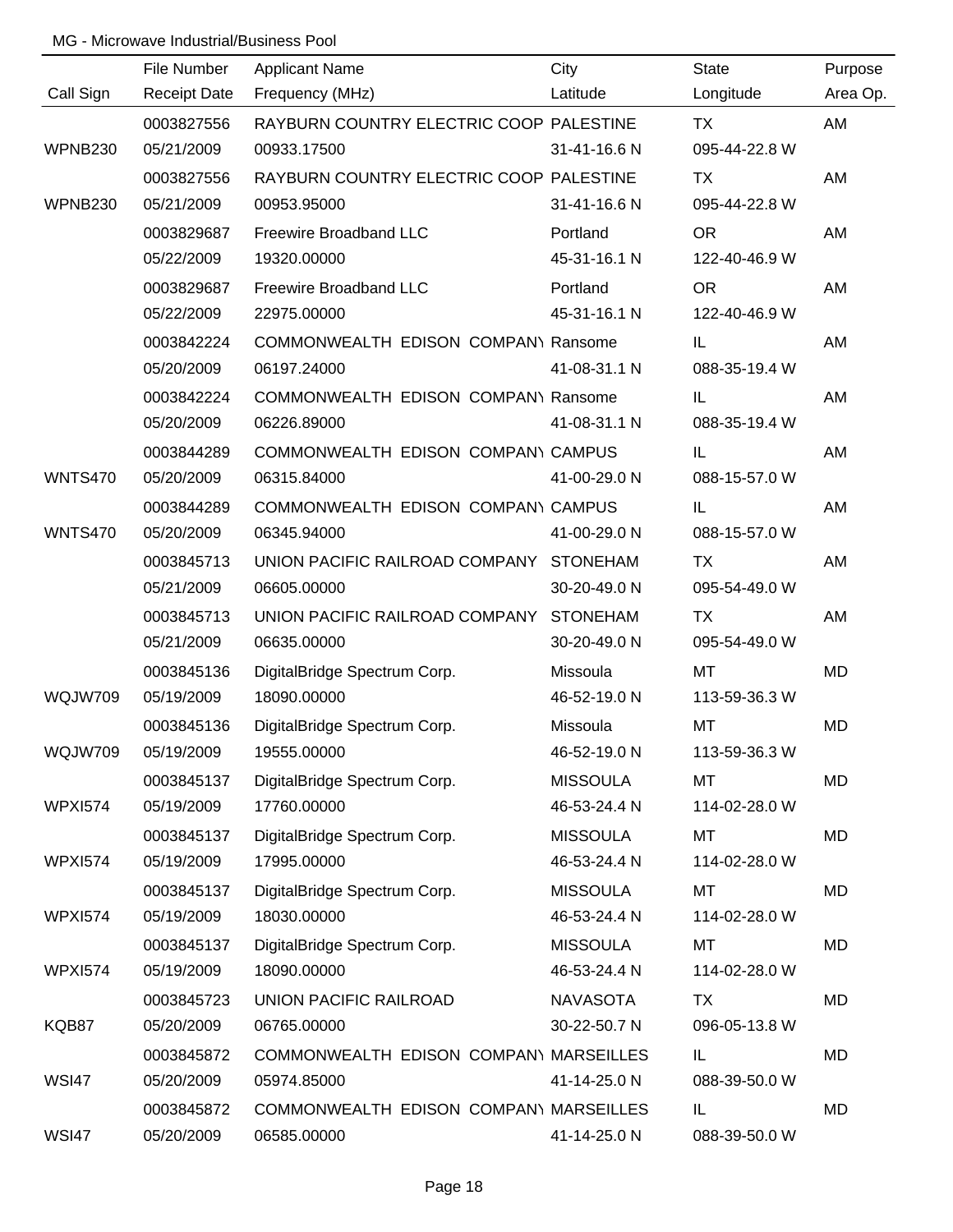|                | File Number         | <b>Applicant Name</b>                  | City               | <b>State</b>  | Purpose   |
|----------------|---------------------|----------------------------------------|--------------------|---------------|-----------|
| Call Sign      | <b>Receipt Date</b> | Frequency (MHz)                        | Latitude           | Longitude     | Area Op.  |
|                | 0003845872          | COMMONWEALTH EDISON COMPANY MARSEILLES |                    | IL            | <b>MD</b> |
| <b>WSI47</b>   | 05/20/2009          | 06625.00000                            | 41-14-25.0 N       | 088-39-50.0 W |           |
|                | 0003845872          | COMMONWEALTH EDISON COMPANY MARSEILLES |                    | IL            | MD        |
| <b>WSI47</b>   | 05/20/2009          | 06685.00000                            | 41-14-25.0 N       | 088-39-50.0 W |           |
|                | 0003845872          | COMMONWEALTH EDISON COMPANY MARSEILLES |                    | IL            | <b>MD</b> |
| <b>WSI47</b>   | 05/20/2009          | 06705.00000                            | 41-14-25.0 N       | 088-39-50.0 W |           |
|                | 0003846050          | COMMONWEALTH EDISON COMPANY STREATOR   |                    | IL            | <b>MD</b> |
| <b>WSI46</b>   | 05/20/2009          | 05945.20000                            | 41-02-30.0 N       | 088-45-54.0 W |           |
|                | 0003846050          | COMMONWEALTH EDISON COMPANY STREATOR   |                    | IL            | MD        |
| <b>WSI46</b>   | 05/20/2009          | 06004.50000                            | 41-02-30.0 N       | 088-45-54.0 W |           |
|                | 0003847145          | UNION PACIFIC RAILROAD                 | <b>SPRING</b>      | <b>TX</b>     | MD        |
| <b>WEG989</b>  | 05/21/2009          | 06685.00000                            | 30-03-16.7 N       | 095-23-52.7 W |           |
|                | 0003847183          | UNION PACIFIC RAILROAD                 | <b>RICE LAKE</b>   | <b>MN</b>     | <b>MD</b> |
| <b>WHI759</b>  | 05/21/2009          | 02186.40000                            | 44-07-14.0 N       | 093-05-13.0 W |           |
|                | 0003847391          | UNION PACIFIC RAILROAD                 | MISSOURI VALLEY IA |               | <b>MD</b> |
| <b>WEE365</b>  | 05/21/2009          | 06775.00000                            | 41-33-16.9 N       | 095-53-14.0 W |           |
|                | 0003847535          | Duke Energy Carolinas, LLC             | <b>MONROE</b>      | <b>OH</b>     | MD        |
| <b>WNTA571</b> | 05/21/2009          | 00928.44375                            | 39-27-48.2 N       | 084-22-36.7 W |           |
|                | 0003847535          | Duke Energy Carolinas, LLC             | <b>MONROE</b>      | OH            | <b>MD</b> |
| <b>WNTA571</b> | 05/21/2009          | 00952.44375                            | 39-27-48.2 N       | 084-22-36.7 W |           |
|                | 0003847553          | CommSpeed Iowa, LLC                    | Bettendorf         | IA            | MD        |
| WQHQ506        | 05/21/2009          | 17765.00000                            | 41-32-48.0 N       | 090-27-56.0 W |           |
|                | 0003847553          | CommSpeed Iowa, LLC                    | Bettendorf         | IA            | <b>MD</b> |
| <b>WQHQ506</b> | 05/21/2009          | 17840.00000                            | 41-32-48.0 N       | 090-27-56.0 W |           |
|                | 0003848145          | Freewire Broadband LLC                 | Portland           | OR .          | MD        |
| WQGS359        | 05/22/2009          | 21775.00000                            | 45-31-20.5 N       | 122-44-49.5 W |           |
|                | 0003848247          | UNION PACIFIC RAILROAD                 | <b>ELK CITY</b>    | NE.           | MD        |
| KAZ44          | 05/22/2009          | 06685.00000                            | 41-22-00.9 N       | 096-14-03.0 W |           |
|                | 0003848247          | UNION PACIFIC RAILROAD                 | <b>ELK CITY</b>    | <b>NE</b>     | MD        |
| KAZ44          | 05/22/2009          | 06765.00000                            | 41-22-00.9 N       | 096-14-03.0 W |           |
|                | 0003848248          | UNION PACIFIC RAILROAD                 | AMES               | NE            | MD        |
| KAZ45          | 05/22/2009          | 06805.00000                            | 41-32-48.0 N       | 096-41-26.1 W |           |
|                | 0003848248          | UNION PACIFIC RAILROAD                 | AMES               | NE.           | MD        |
| KAZ45          | 05/22/2009          | 06825.00000                            | 41-32-48.0 N       | 096-41-26.1 W |           |
|                | 0003848249          | UNION PACIFIC RAILROAD                 | <b>BELLWOOD</b>    | NE            | MD        |
| KAZ46          | 05/22/2009          | 06645.00000                            | 41-18-30.0 N       | 097-11-15.1 W |           |
|                | 0003848249          | UNION PACIFIC RAILROAD                 | <b>BELLWOOD</b>    | <b>NE</b>     | MD        |
| KAZ46          | 05/22/2009          | 06695.00000                            | 41-18-30.0 N       | 097-11-15.1 W |           |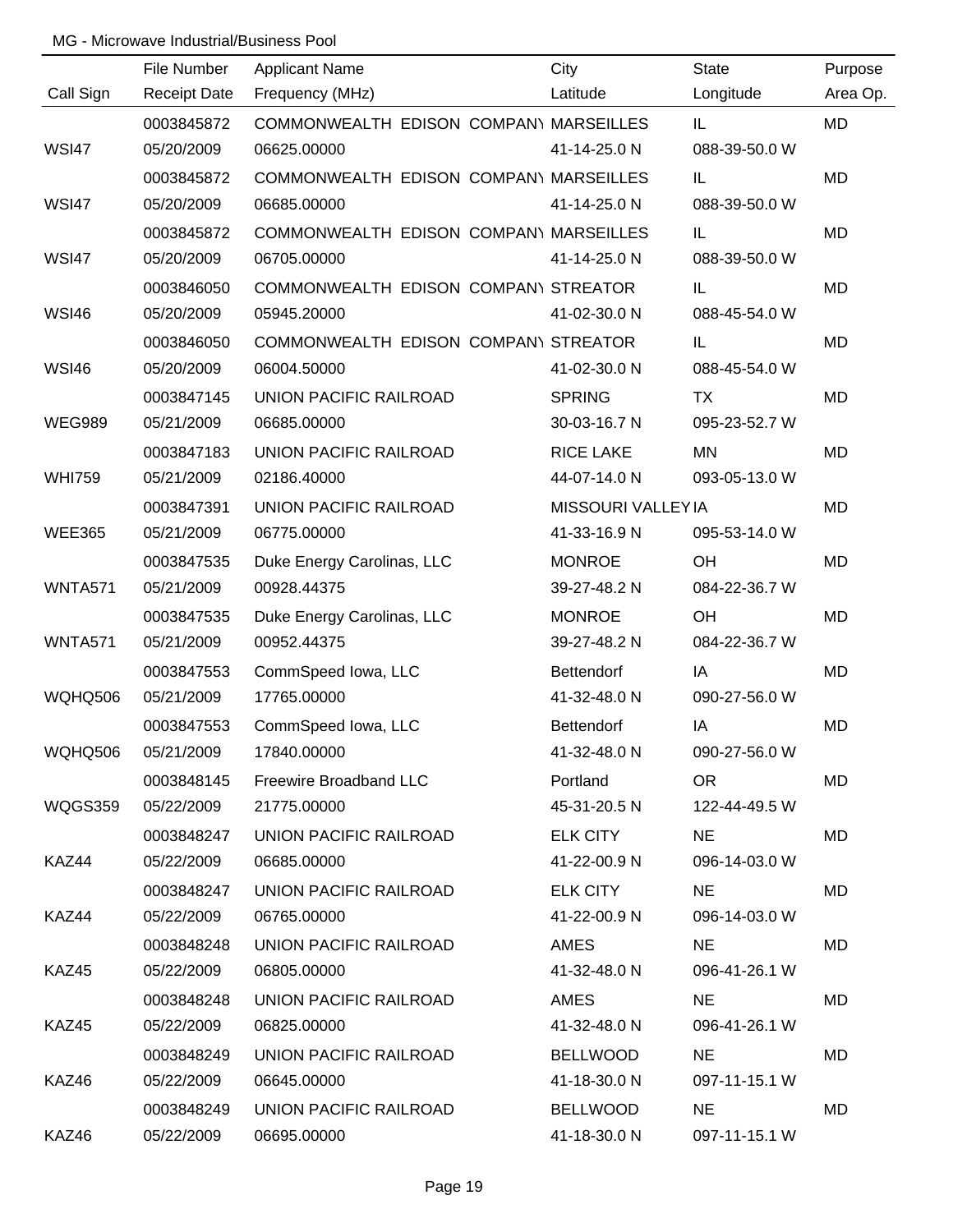|           | File Number         | <b>Applicant Name</b>                      | City                | <b>State</b>  | Purpose   |
|-----------|---------------------|--------------------------------------------|---------------------|---------------|-----------|
| Call Sign | <b>Receipt Date</b> | Frequency (MHz)                            | Latitude            | Longitude     | Area Op.  |
|           | 0003848250          | UNION PACIFIC RAILROAD                     | <b>GENOA</b>        | <b>NE</b>     | <b>MD</b> |
| KAZ47     | 05/22/2009          | 06845.00000                                | 41-25-05.0 N        | 097-48-41.1 W |           |
|           | 0003848250          | <b>UNION PACIFIC RAILROAD</b>              | <b>GENOA</b>        | <b>NE</b>     | <b>MD</b> |
| KAZ47     | 05/22/2009          | 06855.00000                                | 41-25-05.0 N        | 097-48-41.1 W |           |
|           | 0003848251          | UNION PACIFIC RAILROAD                     | <b>CENTRAL CITY</b> | <b>NE</b>     | MD        |
| KAZ48     | 05/22/2009          | 06675.00000                                | 41-02-37.0 N        | 097-59-47.2 W |           |
|           | 0003848251          | UNION PACIFIC RAILROAD                     | <b>CENTRAL CITY</b> | <b>NE</b>     | MD        |
| KAZ48     | 05/22/2009          | 06685.00000                                | 41-02-37.0 N        | 097-59-47.2 W |           |
|           | 0003848252          | UNION PACIFIC RAILROAD                     | <b>GRAND ISLAND</b> | <b>NE</b>     | MD        |
| KAZ49     | 05/22/2009          | 06815.00000                                | 40-55-37.0 N        | 098-20-33.2 W |           |
|           | 0003848252          | UNION PACIFIC RAILROAD                     | <b>GRAND ISLAND</b> | <b>NE</b>     | MD        |
| KAZ49     | 05/22/2009          | 06835.00000                                | 40-55-37.0 N        | 098-20-33.2 W |           |
|           | 0003848253          | UNION PACIFIC RAILROAD                     | <b>GIBBON</b>       | <b>NE</b>     | MD        |
| KBA31     | 05/22/2009          | 06585.00000                                | 40-48-44.0 N        | 098-50-11.3 W |           |
|           | 0003848253          | UNION PACIFIC RAILROAD                     | <b>GIBBON</b>       | <b>NE</b>     | MD        |
| KBA31     | 05/22/2009          | 06655.00000                                | 40-48-44.0 N        | 098-50-11.3 W |           |
|           | 0003848254          | UNION PACIFIC RAILROAD                     | ALFALFA CENTER NE   |               | MD        |
| KBA32     | 05/22/2009          | 06745.00000                                | 40-42-50.0 N        | 099-11-52.3 W |           |
|           | 0003848254          | UNION PACIFIC RAILROAD                     | ALFALFA CENTER NE   |               | MD        |
| KBA32     | 05/22/2009          | 06825.00000                                | 40-42-50.0 N        | 099-11-52.3 W |           |
|           | 0003848255          | UNION PACIFIC RAILROAD                     | <b>LEXINGTON</b>    | <b>NE</b>     | MD        |
| KBA33     | 05/22/2009          | 06595.00000                                | 40-42-02.0 N        | 099-47-19.4 W |           |
|           | 0003848255          | UNION PACIFIC RAILROAD                     | <b>LEXINGTON</b>    | <b>NE</b>     | MD        |
| KBA33     | 05/22/2009          | 06665.00000                                | 40-42-02.0 N        | 099-47-19.4 W |           |
|           | 0003848256          | UNION PACIFIC RAILROAD                     | <b>GOTHENBURG</b>   | <b>NE</b>     | MD        |
| KTM64     | 05/22/2009          | 06755.00000                                | 40-46-38.0 N        | 100-10-02.4 W |           |
|           | 0003848256          | UNION PACIFIC RAILROAD                     | <b>GOTHENBURG</b>   | NE.           | MD        |
| KTM64     | 05/22/2009          | 06865.00000                                | 40-46-38.0 N        | 100-10-02.4 W |           |
|           | 0003848257          | UNION PACIFIC RAILROAD                     | BRADY               | NE.           | MD        |
| KBA34     | 05/22/2009          | 06585.00000                                | 41-01-43.0 N        | 100-21-25.4 W |           |
|           | 0003848257          | UNION PACIFIC RAILROAD                     | BRADY               | NE.           | MD        |
| KBA34     | 05/22/2009          | 06705.00000                                | 41-01-43.0 N        | 100-21-25.4 W |           |
|           | 0003848257          | UNION PACIFIC RAILROAD                     | BRADY               | <b>NE</b>     | MD        |
| KBA34     | 05/22/2009          | 06805.00000                                | 41-01-43.0 N        | 100-21-25.4 W |           |
|           | 0003848258          | UNION PACIFIC RAILROAD                     | NORTH PLATTE        | NE.           | MD        |
| KBA35     | 05/22/2009          | 06745.00000                                | 41-08-48.9 N        | 100-49-40.5 W |           |
|           | 0003844821          | CLEARWIRE SPECTRUM HOLDINGS III BOISE CITY |                     | ID            | <b>NE</b> |
|           | 05/19/2009          | 19525.00000                                | 43-31-41.7 N        | 116-21-43.6 W |           |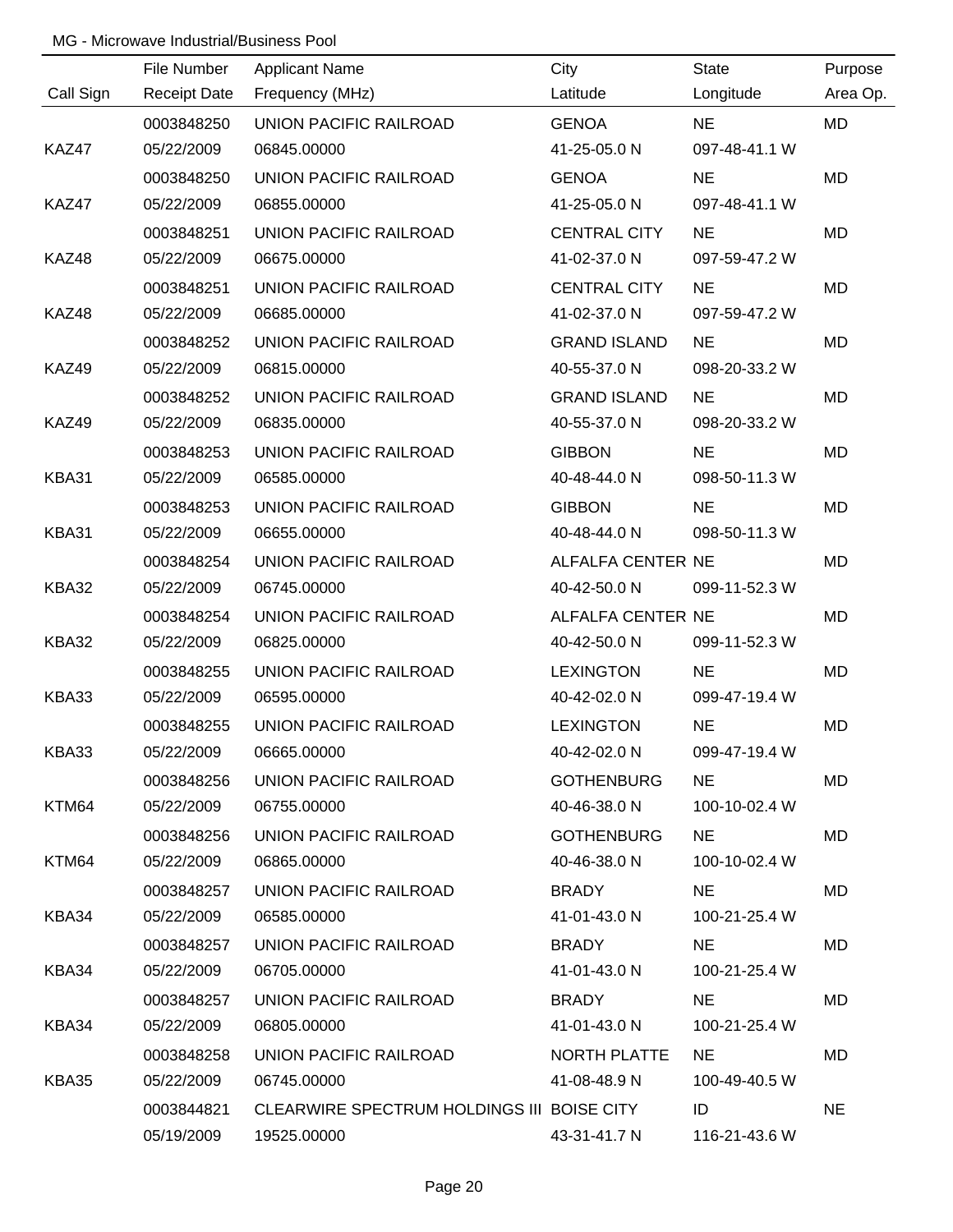|           | File Number         | <b>Applicant Name</b>                      | City            | State         | Purpose   |
|-----------|---------------------|--------------------------------------------|-----------------|---------------|-----------|
| Call Sign | <b>Receipt Date</b> | Frequency (MHz)                            | Latitude        | Longitude     | Area Op.  |
|           | 0003844821          | CLEARWIRE SPECTRUM HOLDINGS III BOISE CITY |                 | ID            | <b>NE</b> |
|           | 05/19/2009          | 19625.00000                                | 43-31-41.7 N    | 116-21-43.6 W |           |
|           | 0003844823          | CLEARWIRE SPECTRUM HOLDINGS III Nampa      |                 | ID            | <b>NE</b> |
|           | 05/19/2009          | 19375.00000                                | 43-37-09.0 N    | 116-37-15.9 W |           |
|           | 0003844823          | CLEARWIRE SPECTRUM HOLDINGS III Nampa      |                 | ID            | <b>NE</b> |
|           | 05/19/2009          | 19475.00000                                | 43-37-09.0 N    | 116-37-15.9 W |           |
|           | 0003844823          | CLEARWIRE SPECTRUM HOLDINGS III Nampa      |                 | ID            | <b>NE</b> |
|           | 05/19/2009          | 19525.00000                                | 43-37-09.0 N    | 116-37-15.9 W |           |
|           | 0003844823          | CLEARWIRE SPECTRUM HOLDINGS III Nampa      |                 | ID            | <b>NE</b> |
|           | 05/19/2009          | 19625.00000                                | 43-37-09.0 N    | 116-37-15.9 W |           |
|           | 0003845128          | CLEARWIRE SPECTRUM HOLDINGS III BOISE      |                 | ID            | <b>NE</b> |
|           | 05/19/2009          | 19360.00000                                | 43-45-17.4 N    | 116-05-54.6 W |           |
|           | 0003845128          | CLEARWIRE SPECTRUM HOLDINGS III BOISE      |                 | ID            | <b>NE</b> |
|           | 05/19/2009          | 19440.00000                                | 43-45-17.4 N    | 116-05-54.6 W |           |
|           | 0003845130          | CLEARWIRE SPECTRUM HOLDINGS III BOISE CITY |                 | ID            | <b>NE</b> |
|           | 05/19/2009          | 19375.00000                                | 43-33-45.1 N    | 116-26-17.1 W |           |
|           | 0003845130          | CLEARWIRE SPECTRUM HOLDINGS III BOISE CITY |                 | ID            | <b>NE</b> |
|           | 05/19/2009          | 19475.00000                                | 43-33-45.1 N    | 116-26-17.1 W |           |
|           | 0003845713          | UNION PACIFIC RAILROAD COMPANY STONEHAM    |                 | <b>TX</b>     | <b>NE</b> |
|           | 05/20/2009          | 06605.00000                                | 30-20-49.0 N    | 095-54-49.0 W |           |
|           | 0003845713          | UNION PACIFIC RAILROAD COMPANY STONEHAM    |                 | <b>TX</b>     | <b>NE</b> |
|           | 05/20/2009          | 06635.00000                                | 30-20-49.0 N    | 095-54-49.0 W |           |
|           | 0003845740          | UNION PACIFIC RAILROAD COMPANY MAGNOLIA    |                 | <b>TX</b>     | <b>NE</b> |
|           | 05/20/2009          | 06745.00000                                | 30-13-29.0 N    | 095-48-05.0 W |           |
|           | 0003845740          | UNION PACIFIC RAILROAD COMPANY             | <b>MAGNOLIA</b> | TX            | <b>NE</b> |
|           | 05/20/2009          | 06795.00000                                | 30-13-29.0 N    | 095-48-05.0 W |           |
|           | 0003845984          | Utah Broadband LLC                         | Sandy           | UT            | <b>NE</b> |
|           | 05/20/2009          | 11305.00000                                | 40-34-51.1 N    | 111-51-07.8 W |           |
|           | 0003845986          | Utah Broadband LLC                         | Salt Lake City  | <b>UT</b>     | <b>NE</b> |
|           | 05/20/2009          | 10815.00000                                | 40-39-51.0 N    | 112-02-12.0 W |           |
|           | 0003845986          | Utah Broadband LLC                         | Salt Lake City  | <b>UT</b>     | <b>NE</b> |
|           | 05/20/2009          | 17980.00000                                | 40-39-51.0 N    | 112-02-12.0 W |           |
|           | 0003845992          | Utah Broadband LLC                         | Sandy           | UT            | <b>NE</b> |
|           | 05/20/2009          | 19540.00000                                | 40-48-27.0 N    | 111-53-29.0 W |           |
|           | 0003846468          | <b>TCP Technologies, Inc.</b>              | Guaynabo        | <b>PR</b>     | <b>NE</b> |
|           | 05/20/2009          | 19555.00000                                | 18-19-23.1 N    | 066-06-44.7 W |           |
|           | 0003846469          | TCP Technologies, Inc.                     | <b>GUAYNABO</b> | <b>PR</b>     | <b>NE</b> |
|           | 05/20/2009          | 17995.00000                                | 18-20-59.9 N    | 066-06-31.2 W |           |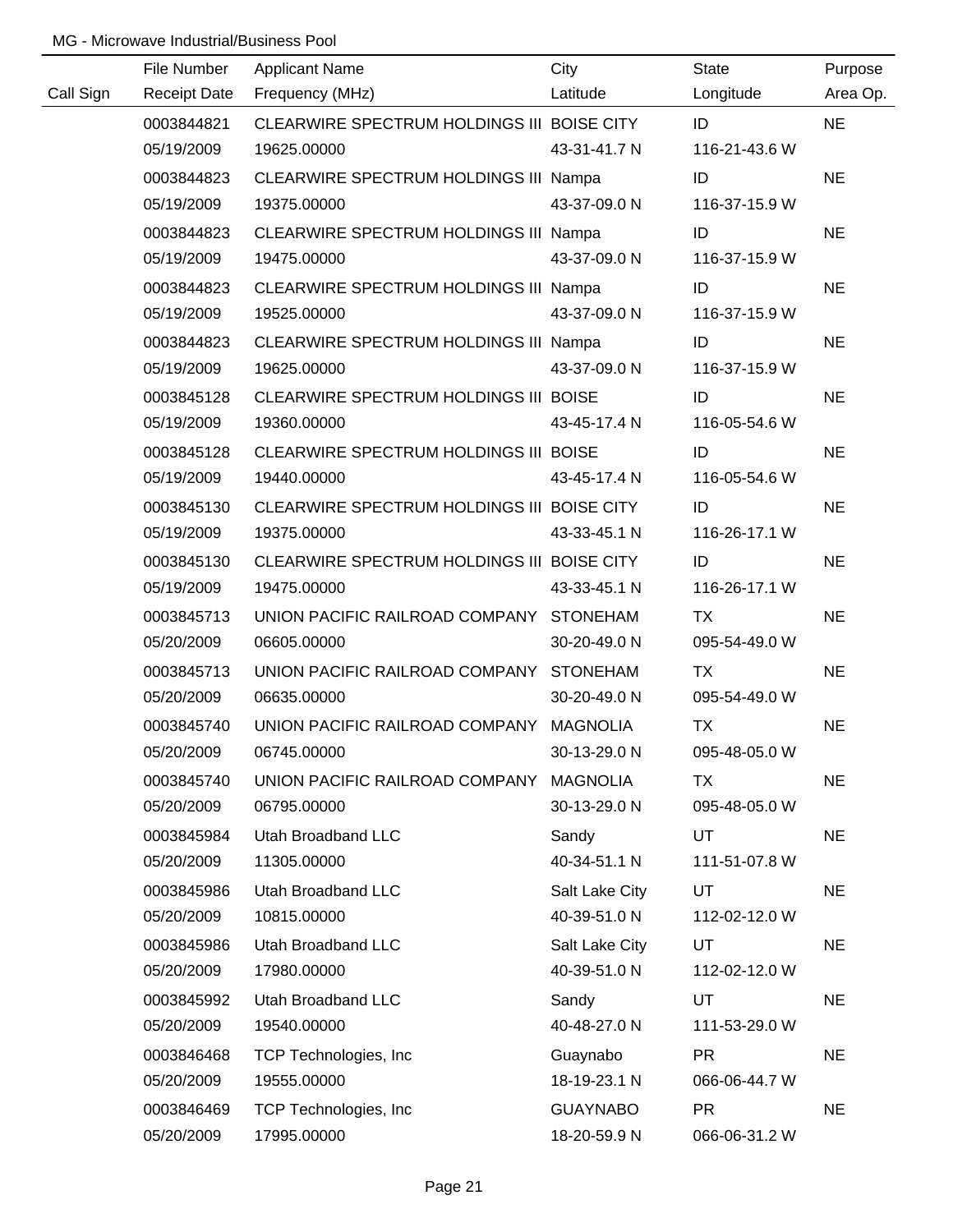|           | File Number         | <b>Applicant Name</b>                            | City            | <b>State</b>  | Purpose   |
|-----------|---------------------|--------------------------------------------------|-----------------|---------------|-----------|
| Call Sign | <b>Receipt Date</b> | Frequency (MHz)                                  | Latitude        | Longitude     | Area Op.  |
|           | 0003846665          | PECO ENERGY COMPANY                              | NEWTOWN SQUAFPA |               | <b>NE</b> |
|           | 05/21/2009          | 00928.08125                                      | 39-58-29.0 N    | 075-25-21.0 W |           |
|           | 0003846665          | PECO ENERGY COMPANY                              | NEWTOWN SQUAFPA |               | <b>NE</b> |
|           | 05/21/2009          | 00928.70625                                      | 39-58-29.0 N    | 075-25-21.0 W |           |
|           | 0003846665          | PECO ENERGY COMPANY                              | NEWTOWN SQUAFPA |               | <b>NE</b> |
|           | 05/21/2009          | 00952.08125                                      | 39-58-29.0 N    | 075-25-21.0 W |           |
|           | 0003846665          | PECO ENERGY COMPANY                              | NEWTOWN SQUAFPA |               | <b>NE</b> |
|           | 05/21/2009          | 00952.70625                                      | 39-58-29.0 N    | 075-25-21.0 W |           |
|           | 0003846740          | UNION PACIFIC RAILROAD COMPANY SOLDIER SUMMIT UT |                 |               | <b>NE</b> |
|           | 05/21/2009          | 00932.41875                                      | 39-54-02.1 N    | 111-07-13.6 W |           |
|           | 0003846740          | UNION PACIFIC RAILROAD COMPANY SOLDIER SUMMIT UT |                 |               | <b>NE</b> |
|           | 05/21/2009          | 00941.41875                                      | 39-54-02.1 N    | 111-07-13.6 W |           |
|           | 0003847127          | UNION PACIFIC RAILROAD COMPANY HUFSMITH          |                 | TX            | <b>NE</b> |
|           | 05/21/2009          | 06585.00000                                      | 30-07-29.0 N    | 095-36-00.0 W |           |
|           | 0003847127          | UNION PACIFIC RAILROAD COMPANY HUFSMITH          |                 | TX            | <b>NE</b> |
|           | 05/21/2009          | 06845.00000                                      | 30-07-29.0 N    | 095-36-00.0 W |           |
|           | 0003847393          | SKY VALLEY NETWORK LLC                           | <b>RAMONA</b>   | CA            | <b>NE</b> |
|           | 05/21/2009          | 17785.00000                                      | 33-02-43.2 N    | 116-57-34.1 W |           |
|           | 0003847401          | SKY VALLEY NETWORK LLC                           | <b>RAMONA</b>   | CA            | <b>NE</b> |
|           | 05/21/2009          | 19345.00000                                      | 33-01-13.4 N    | 116-57-21.3 W |           |
|           | 0003847556          | CommSpeed Iowa, LLC                              | Davenport       | IA            | <b>NE</b> |
|           | 05/21/2009          | 19325.00000                                      | 41-31-42.1 N    | 090-34-23.5 W |           |
|           | 0003848119          | Turn Wireless, LLC                               | Oak View        | CA            | <b>NE</b> |
|           | 05/22/2009          | 11485.00000                                      | 34-20-55.0 N    | 119-20-16.4 W |           |
|           | 0003848119          | Turn Wireless, LLC                               | Oak View        | CA            | <b>NE</b> |
|           | 05/22/2009          | 11685.00000                                      | 34-20-55.0 N    | 119-20-16.4 W |           |
|           | 0003848119          | Turn Wireless, LLC                               | Oak View        | CA            | <b>NE</b> |
|           | 05/22/2009          | 17965.00000                                      | 34-20-55.0 N    | 119-20-16.4 W |           |
|           | 0003848120          | Turn Wireless, LLC                               | Santa Barbara   | CA            | <b>NE</b> |
|           | 05/22/2009          | 10995.00000                                      | 34-27-55.4 N    | 119-40-41.0 W |           |
|           | 0003848120          | Turn Wireless, LLC                               | Santa Barbara   | CA            | <b>NE</b> |
|           | 05/22/2009          | 11185.00000                                      | 34-27-55.4 N    | 119-40-41.0 W |           |
|           | 0003848120          | Turn Wireless, LLC                               | Santa Barbara   | CA            | <b>NE</b> |
|           | 05/22/2009          | 19525.00000                                      | 34-27-55.4 N    | 119-40-41.0 W |           |
|           | 0003848121          | Turn Wireless, LLC                               | La Habra        | CA            | <b>NE</b> |
|           | 05/22/2009          | 11135.00000                                      | 33-58-24.7 N    | 117-56-34.3 W |           |
|           | 0003848121          | Turn Wireless, LLC                               | La Habra        | CA            | <b>NE</b> |
|           | 05/22/2009          | 11175.00000                                      | 33-58-24.7 N    | 117-56-34.3 W |           |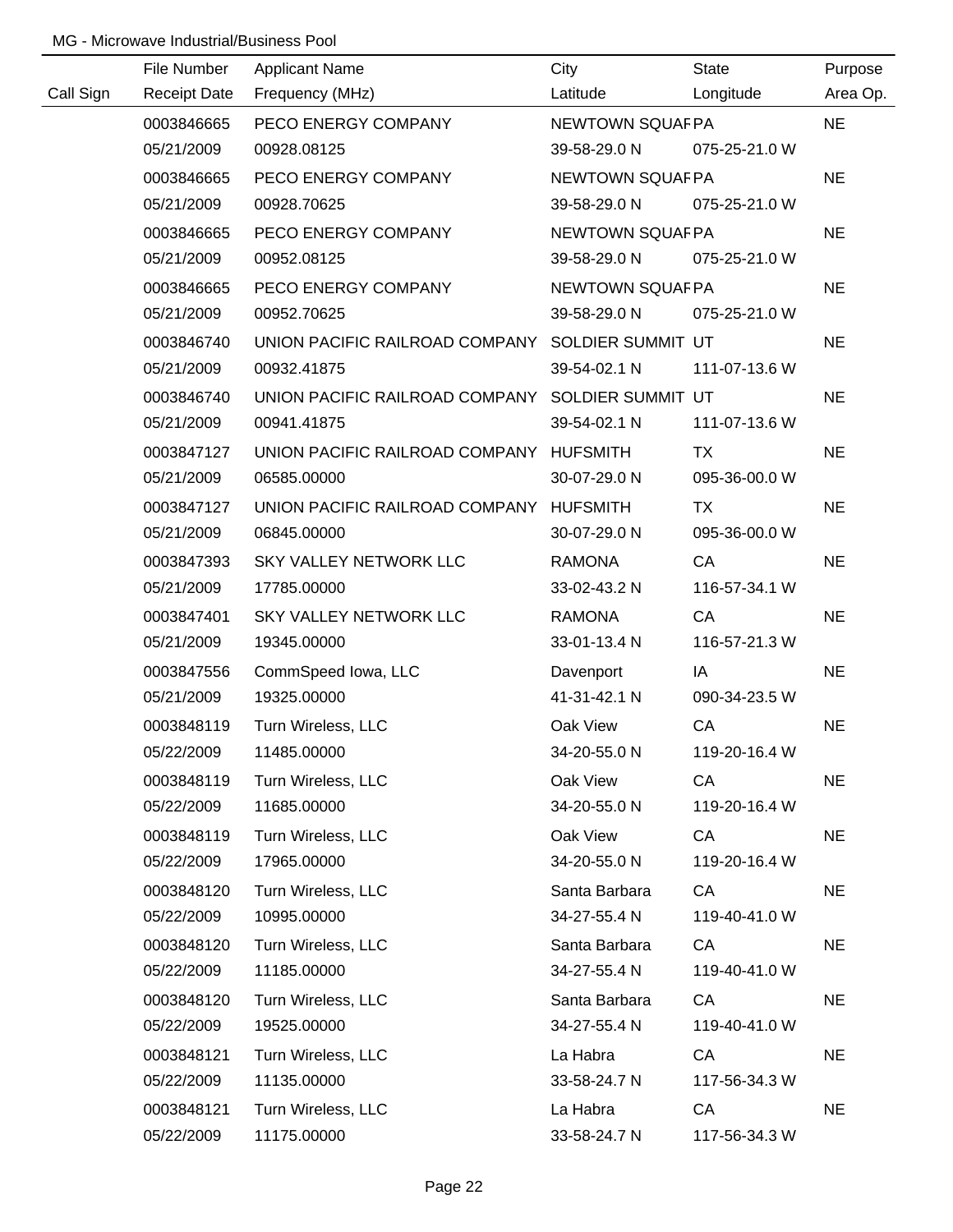|           | File Number         | <b>Applicant Name</b> | City                 | State         | Purpose   |
|-----------|---------------------|-----------------------|----------------------|---------------|-----------|
| Call Sign | <b>Receipt Date</b> | Frequency (MHz)       | Latitude             | Longitude     | Area Op.  |
|           | 0003848121          | Turn Wireless, LLC    | La Habra             | CA            | <b>NE</b> |
|           | 05/22/2009          | 18000.00000           | 33-58-24.7 N         | 117-56-34.3 W |           |
|           | 0003848121          | Turn Wireless, LLC    | La Habra             | CA            | <b>NE</b> |
|           | 05/22/2009          | 18080.00000           | 33-58-24.7 N         | 117-56-34.3 W |           |
|           | 0003848122          | Turn Wireless, LLC    | Monte Nido           | CA            | <b>NE</b> |
|           | 05/22/2009          | 11115.00000           | 34-04-32.3 N         | 118-39-34.4 W |           |
|           | 0003848122          | Turn Wireless, LLC    | Monte Nido           | CA            | <b>NE</b> |
|           | 05/22/2009          | 11185.00000           | 34-04-32.3 N         | 118-39-34.4 W |           |
|           | 0003848122          | Turn Wireless, LLC    | Monte Nido           | CA            | <b>NE</b> |
|           | 05/22/2009          | 11485.00000           | 34-04-32.3 N         | 118-39-34.4 W |           |
|           | 0003848122          | Turn Wireless, LLC    | Monte Nido           | CA            | <b>NE</b> |
|           | 05/22/2009          | 11525.00000           | 34-04-32.3 N         | 118-39-34.4 W |           |
|           | 0003848122          | Turn Wireless, LLC    | Monte Nido           | CA            | <b>NE</b> |
|           | 05/22/2009          | 11585.00000           | 34-04-32.3 N         | 118-39-34.4 W |           |
|           | 0003848122          | Turn Wireless, LLC    | Monte Nido           | CA            | <b>NE</b> |
|           | 05/22/2009          | 11625.00000           | 34-04-32.3 N         | 118-39-34.4 W |           |
|           | 0003848123          | Turn Wireless, LLC    | Los Angeles          | CA            | <b>NE</b> |
|           | 05/22/2009          | 10995.00000           | 34-19-46.8 N         | 118-36-00.2 W |           |
|           | 0003848123          | Turn Wireless, LLC    | Los Angeles          | CA            | <b>NE</b> |
|           | 05/22/2009          | 11035.00000           | 34-19-46.8 N         | 118-36-00.2 W |           |
|           | 0003848123          | Turn Wireless, LLC    | Los Angeles          | CA            | <b>NE</b> |
|           | 05/22/2009          | 17920.00000           | 34-19-46.8 N         | 118-36-00.2 W |           |
|           | 0003848124          | Turn Wireless, LLC    | Santa Paula          | CA            | <b>NE</b> |
|           | 05/22/2009          | 11605.00000           | 34-19-51.1 N         | 119-01-26.7 W |           |
|           | 0003848124          | Turn Wireless, LLC    | Santa Paula          | CA            | <b>NE</b> |
|           | 05/22/2009          | 11645.00000           | 34-19-51.1 N         | 119-01-26.7 W |           |
|           | 0003848124          | Turn Wireless, LLC    | Santa Paula          | CA            | <b>NE</b> |
|           | 05/22/2009          | 11685.00000           | 34-19-51.1 N         | 119-01-26.7 W |           |
|           | 0003848126          | Turn Wireless, LLC    | <b>Thousand Oaks</b> | CA            | <b>NE</b> |
|           | 05/22/2009          | 11095.00000           | 34-09-53.1 N         | 118-54-13.6 W |           |
|           | 0003848126          | Turn Wireless, LLC    | <b>Thousand Oaks</b> | CA            | <b>NE</b> |
|           | 05/22/2009          | 11135.00000           | 34-09-53.1 N         | 118-54-13.6 W |           |
|           | 0003848126          | Turn Wireless, LLC    | <b>Thousand Oaks</b> | CA            | <b>NE</b> |
|           | 05/22/2009          | 11155.00000           | 34-09-53.1 N         | 118-54-13.6 W |           |
|           | 0003848126          | Turn Wireless, LLC    | <b>Thousand Oaks</b> | CA            | <b>NE</b> |
|           | 05/22/2009          | 11185.00000           | 34-09-53.1 N         | 118-54-13.6 W |           |
|           | 0003848127          | Turn Wireless, LLC    | Ventura              | CA            | <b>NE</b> |
|           | 05/22/2009          | 11115.00000           | 34-18-09.5 N         | 119-13-44.5 W |           |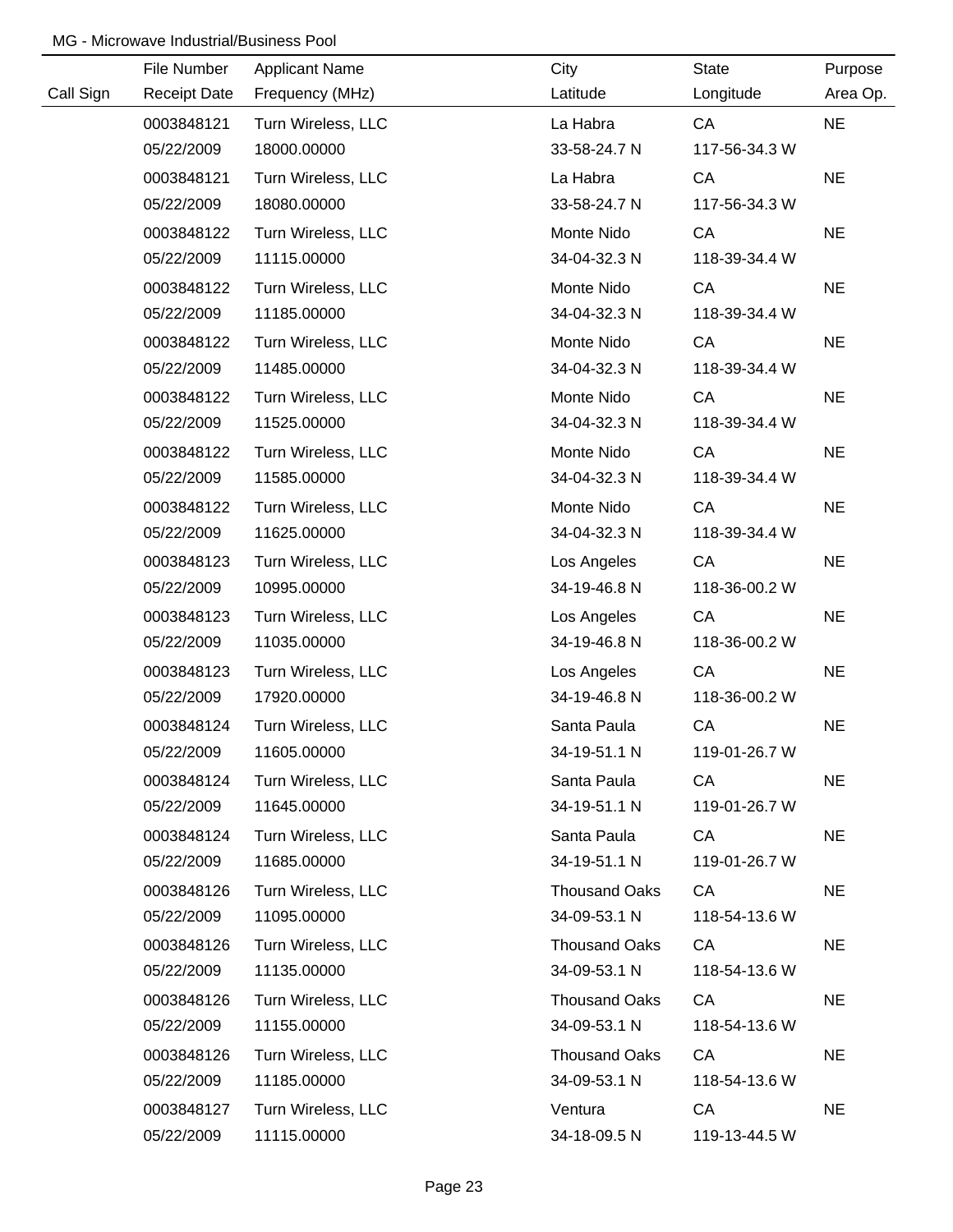|                | File Number         | <b>Applicant Name</b>                              | City                  | <b>State</b>  | Purpose   |
|----------------|---------------------|----------------------------------------------------|-----------------------|---------------|-----------|
| Call Sign      | <b>Receipt Date</b> | Frequency (MHz)                                    | Latitude              | Longitude     | Area Op.  |
|                | 0003848127          | Turn Wireless, LLC                                 | Ventura               | CA            | <b>NE</b> |
|                | 05/22/2009          | 11155.00000                                        | 34-18-09.5 N          | 119-13-44.5 W |           |
|                | 0003848127          | Turn Wireless, LLC                                 | Ventura               | CA            | <b>NE</b> |
|                | 05/22/2009          | 19525.00000                                        | 34-18-09.5 N          | 119-13-44.5 W |           |
|                | 0003848128          | Turn Wireless, LLC                                 | Gilman Hot Springs CA |               | <b>NE</b> |
|                | 05/22/2009          | 05974.85000                                        | 33-50-11.0 N          | 116-59-32.2 W |           |
|                | 0003848129          | Turn Wireless, LLC                                 | Carpinteria           | CA            | <b>NE</b> |
|                | 05/22/2009          | 17965.00000                                        | 34-23-47.9 N          | 119-31-11.7 W |           |
|                | 0003848130          | Turn Wireless, LLC                                 | North Hollywood       | CA            | <b>NE</b> |
|                | 05/22/2009          | 19480.00000                                        | 34-10-57.4 N          | 118-23-44.9 W |           |
|                | 0003848174          | NEBRASKA CITY UTILITIES                            | NEBRASKA              | <b>NE</b>     | <b>NE</b> |
|                | 05/22/2009          | 00956.33125                                        | 40-40-31.0 N          | 096-10-38.0 W | P         |
|                | 0003848233          | Turn Wireless, LLC                                 | Los Angeles           | CA            | <b>NE</b> |
|                | 05/22/2009          | 11605.00000                                        | 34-03-43.2 N          | 118-21-31.4 W |           |
|                | 0003848233          | Turn Wireless, LLC                                 | Los Angeles           | CA            | <b>NE</b> |
|                | 05/22/2009          | 11625.00000                                        | 34-03-43.2 N          | 118-21-31.4 W |           |
|                | 0003848233          | Turn Wireless, LLC                                 | Los Angeles           | CA            | <b>NE</b> |
|                | 05/22/2009          | 11665.00000                                        | 34-03-43.2 N          | 118-21-31.4 W |           |
|                | 0003848233          | Turn Wireless, LLC                                 | Los Angeles           | CA            | <b>NE</b> |
|                | 05/22/2009          | 11685.00000                                        | 34-03-43.2 N          | 118-21-31.4 W |           |
|                | 0003848345          | <b>CLEARWIRE SPECTRUM HOLDINGS III Wilsonville</b> |                       | <b>OR</b>     | <b>NE</b> |
|                | 05/22/2009          | 21825.00000                                        | 45-19-39.9 N          | 122-45-30.2 W |           |
|                | 0003848346          | CLEARWIRE SPECTRUM HOLDINGS III Portland           |                       | <b>OR</b>     | <b>NE</b> |
|                | 05/22/2009          | 22775.00000                                        | 45-31-00.5 N          | 122-40-48.3 W |           |
|                | 0003845469          | Florida Power Corporation, d/b/a Progress SANBORN  |                       | FL            | <b>RM</b> |
| WNEZ707        | 05/20/2009          | 00957.25000                                        | 30-02-56.7 N          | 084-36-42.6 W |           |
|                | 0003845862          | MARANATHA BROADCASTING COMPA                       |                       |               | <b>RO</b> |
| WPOT696        | 05/20/2009          |                                                    |                       |               |           |
|                | 0003845871          | RICHMOND POWER AND LIGHT                           |                       |               | <b>RO</b> |
| WPOU670        | 05/20/2009          |                                                    |                       |               |           |
|                | 0003845949          | <b>SEATTLE CITY LIGHT</b>                          |                       |               | <b>RO</b> |
| WCK72          | 05/20/2009          |                                                    |                       |               |           |
|                | 0003845950          | SEATTLE CITY LIGHT                                 |                       |               | <b>RO</b> |
| WCK73          | 05/20/2009          |                                                    |                       |               |           |
|                | 0003846168          | MIDDLE TENNESSEE ELECTRIC MEMB                     |                       |               | <b>RO</b> |
| WPOU226        | 05/20/2009          |                                                    |                       |               |           |
|                | 0003846709          | NORTHWEST IOWA POWER COOPERA                       |                       |               | <b>RO</b> |
| <b>WNEI327</b> | 05/21/2009          |                                                    |                       |               |           |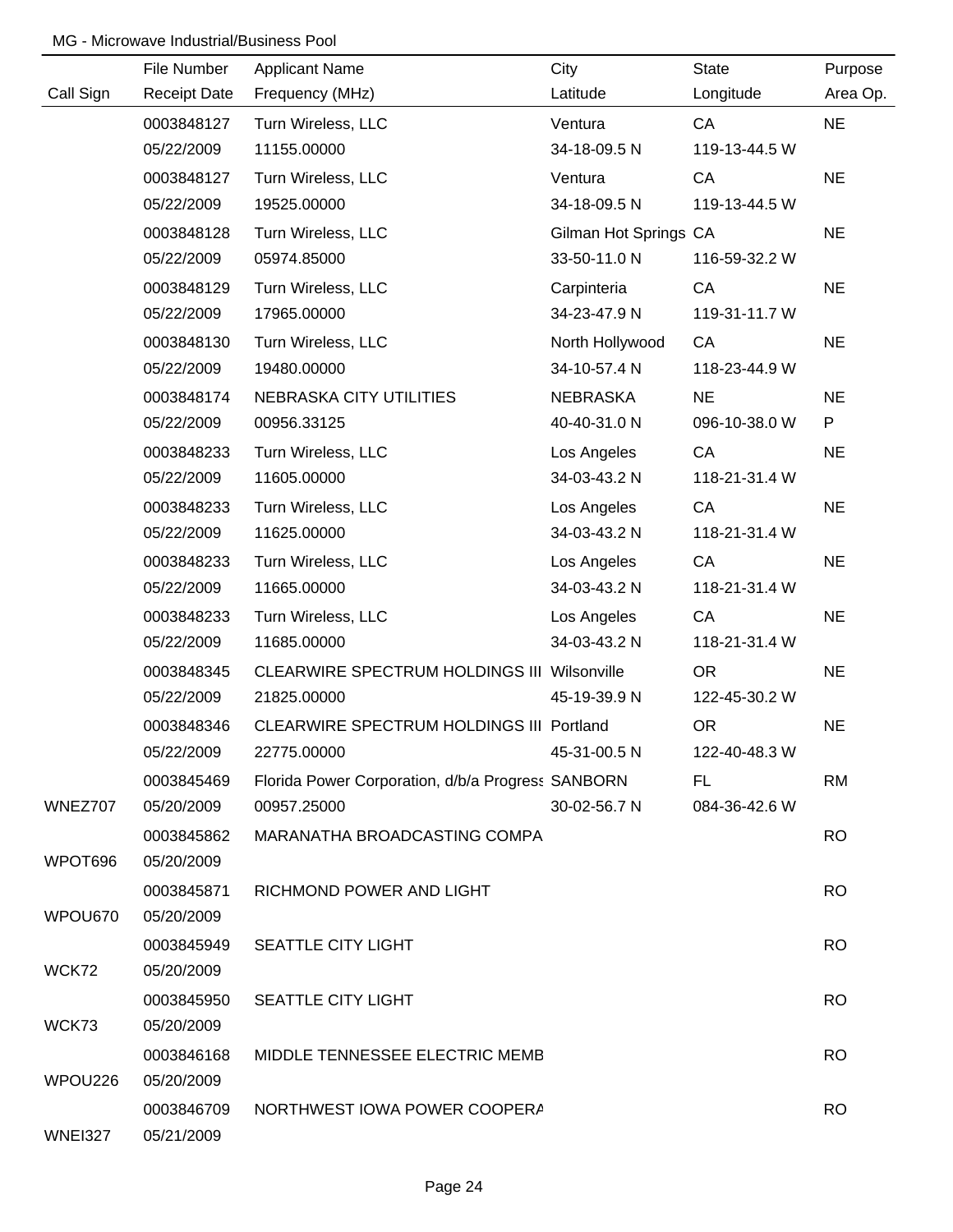|                | File Number         | <b>Applicant Name</b>            | City     | <b>State</b> | Purpose   |
|----------------|---------------------|----------------------------------|----------|--------------|-----------|
| Call Sign      | <b>Receipt Date</b> | Frequency (MHz)                  | Latitude | Longitude    | Area Op.  |
|                | 0003847098          | ENTERCOM GAINESVILLE LICENSE, LI |          |              | RO.       |
| WPOU806        | 05/21/2009          |                                  |          |              |           |
|                | 0003847099          | NM Licensing, LLC                |          |              | <b>RO</b> |
| <b>WNEY896</b> | 05/21/2009          |                                  |          |              |           |
|                | 0003847121          | MASSACHUSETTS PORT AUTHORITY     |          |              | <b>RO</b> |
| WPOU392        | 05/21/2009          |                                  |          |              |           |
|                | 0003847178          | <b>COMMUNICATION SERVICES</b>    |          |              | <b>RO</b> |
| WPOT794        | 05/21/2009          |                                  |          |              |           |
|                | 0003847389          | CENTRAL ELECTRIC POWER COOPER    |          |              | <b>RO</b> |
| WOP89          | 05/21/2009          |                                  |          |              |           |
|                | 0003847992          | MEMPHIS, CITY OF                 |          |              | <b>RO</b> |
| <b>WNTV909</b> | 05/22/2009          |                                  |          |              |           |
|                | 0003848210          | Pfeiffer, Terry L                |          |              | <b>RO</b> |
| WNTV376        | 05/22/2009          |                                  |          |              |           |

#### NN - 3650-3700 MHz

|           | File Number         | <b>Applicant Name</b>       | City     | <b>State</b> | Purpose   |
|-----------|---------------------|-----------------------------|----------|--------------|-----------|
| Call Sign | <b>Receipt Date</b> | Frequency (MHz)             | Latitude | Longitude    | Area Op.  |
|           | 0003847057          | Rock Port Cablevision       |          |              | NE.       |
|           | 05/21/2009          | 03650.00000 - 03700.00000   |          |              |           |
|           | 0003847299          | GIC GROUP, LLC              |          |              | <b>NE</b> |
| WQKH651   | 05/21/2009          | 03650.00000 - 03700.00000   |          |              |           |
|           | 0003848420          | Nemont Communications, Inc. |          |              | NE        |
|           | 05/22/2009          | 03650.00000 - 03700.00000   |          |              |           |

## TP - TV Pickup

|           | File Number         | <b>Applicant Name</b>               | City         | <b>State</b>  | Purpose  |
|-----------|---------------------|-------------------------------------|--------------|---------------|----------|
| Call Sign | <b>Receipt Date</b> | Frequency (MHz)                     | Latitude     | Longitude     | Area Op. |
|           | 0003818544          | PARKER BROADCASTING OF DAKOTA FARGO |              | ND            | AM       |
| KC26230   | 05/22/2009          | 01990.00000 - 02008.00000           | 46-50-47.0 N | 096-48-07.0 W | P        |
|           | 0003818544          | PARKER BROADCASTING OF DAKOTA FARGO |              | ND            | AM.      |
| KC26230   | 05/22/2009          | 02008.00000 - 02110.00000           | 46-50-47.0 N | 096-48-07.0 W | P        |
|           | 0003818544          | PARKER BROADCASTING OF DAKOTA FARGO |              | ND            | AM.      |
| KC26230   | 05/22/2009          | 02008.00000 - 02025.00000           | 46-50-47.0 N | 096-48-07.0 W | P        |
|           | 0003818544          | PARKER BROADCASTING OF DAKOTA FARGO |              | ND            | AM       |
| KC26230   | 05/22/2009          | 02025.00000 - 02042.00000           | 46-50-47.0 N | 096-48-07.0 W | P        |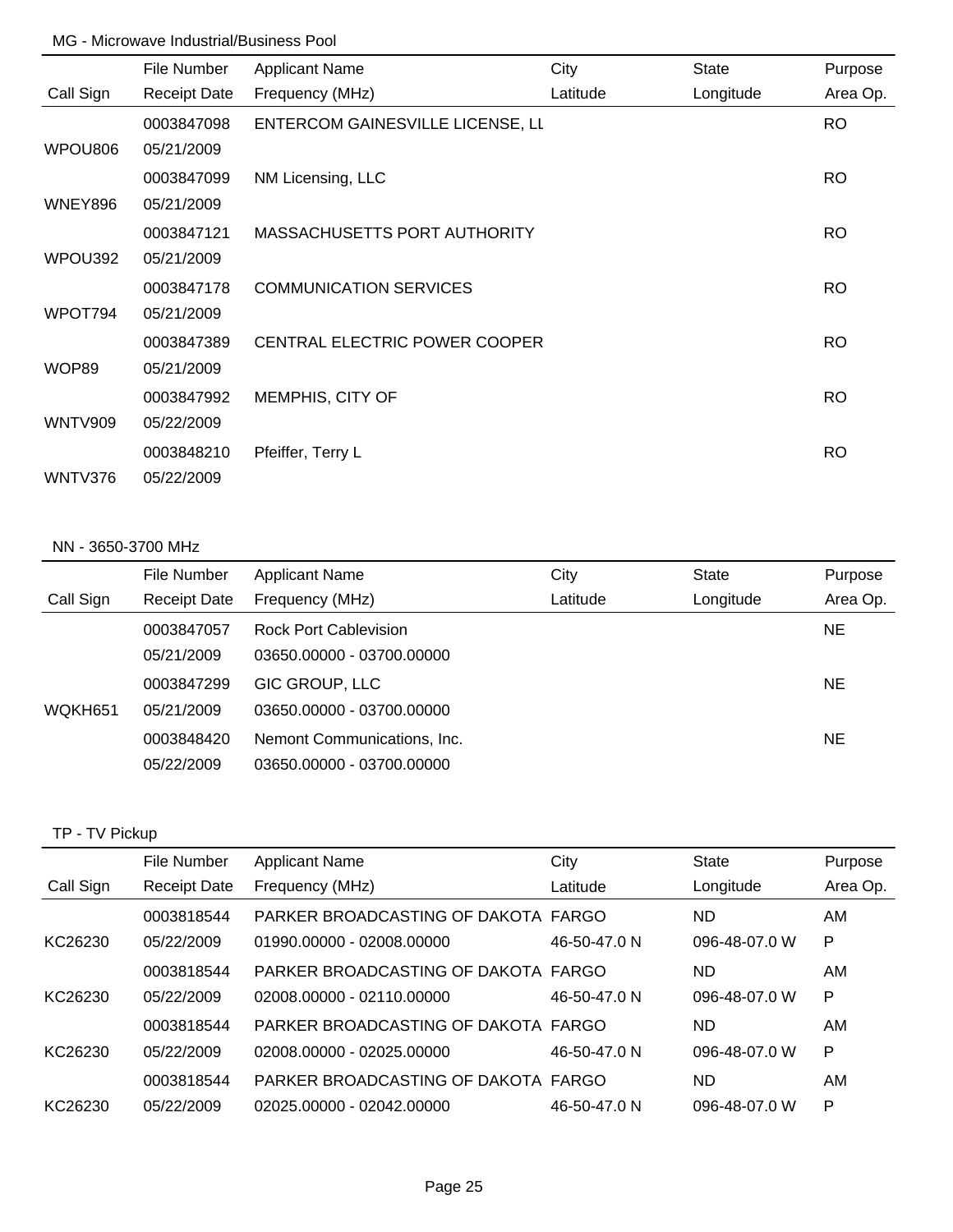| TP - TV Pickup |  |
|----------------|--|
|----------------|--|

|           | File Number         | <b>Applicant Name</b>               | City               | State         | Purpose  |
|-----------|---------------------|-------------------------------------|--------------------|---------------|----------|
| Call Sign | <b>Receipt Date</b> | Frequency (MHz)                     | Latitude           | Longitude     | Area Op. |
|           | 0003818544          | PARKER BROADCASTING OF DAKOTA FARGO |                    | <b>ND</b>     | AM       |
| KC26230   | 05/22/2009          | 02025.50000 - 02037.50000           | 46-50-47.0 N       | 096-48-07.0 W | P        |
|           | 0003818544          | PARKER BROADCASTING OF DAKOTA FARGO |                    | ND.           | AM       |
| KC26230   | 05/22/2009          | 02037.50000 - 02049.50000           | 46-50-47.0 N       | 096-48-07.0 W | P        |
|           | 0003818544          | PARKER BROADCASTING OF DAKOTA FARGO |                    | <b>ND</b>     | AM       |
| KC26230   | 05/22/2009          | 02042.00000 - 02059.00000           | 46-50-47.0 N       | 096-48-07.0 W | P        |
|           | 0003818544          | PARKER BROADCASTING OF DAKOTA FARGO |                    | ND.           | AM       |
| KC26230   | 05/22/2009          | 02049.50000 - 02061.50000           | 46-50-47.0 N       | 096-48-07.0 W | P        |
|           | 0003818544          | PARKER BROADCASTING OF DAKOTA FARGO |                    | <b>ND</b>     | AM       |
| KC26230   | 05/22/2009          | 02059.00000 - 02076.00000           | 46-50-47.0 N       | 096-48-07.0 W | P        |
|           | 0003818544          | PARKER BROADCASTING OF DAKOTA FARGO |                    | ND.           | AM       |
| KC26230   | 05/22/2009          | 02061.50000 - 02073.50000           | 46-50-47.0 N       | 096-48-07.0 W | P        |
|           | 0003818544          | PARKER BROADCASTING OF DAKOTA FARGO |                    | <b>ND</b>     | AM       |
| KC26230   | 05/22/2009          | 02073.50000 - 02085.50000           | 46-50-47.0 N       | 096-48-07.0 W | P        |
|           | 0003818544          | PARKER BROADCASTING OF DAKOTA FARGO |                    | ND.           | AM       |
| KC26230   | 05/22/2009          | 02076.00000 - 02093.00000           | 46-50-47.0 N       | 096-48-07.0 W | P        |
|           | 0003818544          | PARKER BROADCASTING OF DAKOTA FARGO |                    | <b>ND</b>     | AM       |
| KC26230   | 05/22/2009          | 02085.50000 - 02097.50000           | 46-50-47.0 N       | 096-48-07.0 W | P        |
|           | 0003818544          | PARKER BROADCASTING OF DAKOTA FARGO |                    | <b>ND</b>     | AM       |
| KC26230   | 05/22/2009          | 02093.00000 - 02110.00000           | 46-50-47.0 N       | 096-48-07.0 W | P        |
|           | 0003818544          | PARKER BROADCASTING OF DAKOTA FARGO |                    | <b>ND</b>     | AM       |
| KC26230   | 05/22/2009          | 02097.50000 - 02109.50000           | 46-50-47.0 N       | 096-48-07.0 W | P        |
|           | 0003848447          | ABC HOLDING COMPANY, INC.           | <b>LOS ANGELES</b> | CA            | MD       |
| KB55909   | 05/22/2009          | 02025.00000 - 02025.50000           | 34-06-12.0 N       | 118-16-59.2 W | P        |
|           | 0003848447          | ABC HOLDING COMPANY, INC.           | <b>LOS ANGELES</b> | CA            | MD       |
| KB55909   | 05/22/2009          | 02025.50000 - 02109.50000           | 34-06-12.0 N       | 118-16-59.2 W | P        |
|           | 0003848447          | ABC HOLDING COMPANY, INC.           | <b>LOS ANGELES</b> | CA            | MD       |
| KB55909   | 05/22/2009          | 02109.50000 - 02110.00000           | 34-06-12.0 N       | 118-16-59.2 W | P        |
|           |                     |                                     |                    |               |          |

### TS - TV Studio Transmitter Link

|           | File Number  | Applicant Name                          | City         | State         | Purpose  |
|-----------|--------------|-----------------------------------------|--------------|---------------|----------|
| Call Sign | Receipt Date | Frequency (MHz)                         | Latitude     | Longitude     | Area Op. |
|           | 0003845218   | EBENEZER BROADCASTING GROUP, I SAN JUAN |              | PR.           | MD       |
| WPNN680   | 05/19/2009   | 02061.50000 - 02073.50000               | 18-22-09.8 N | 066-04-27.6 W |          |